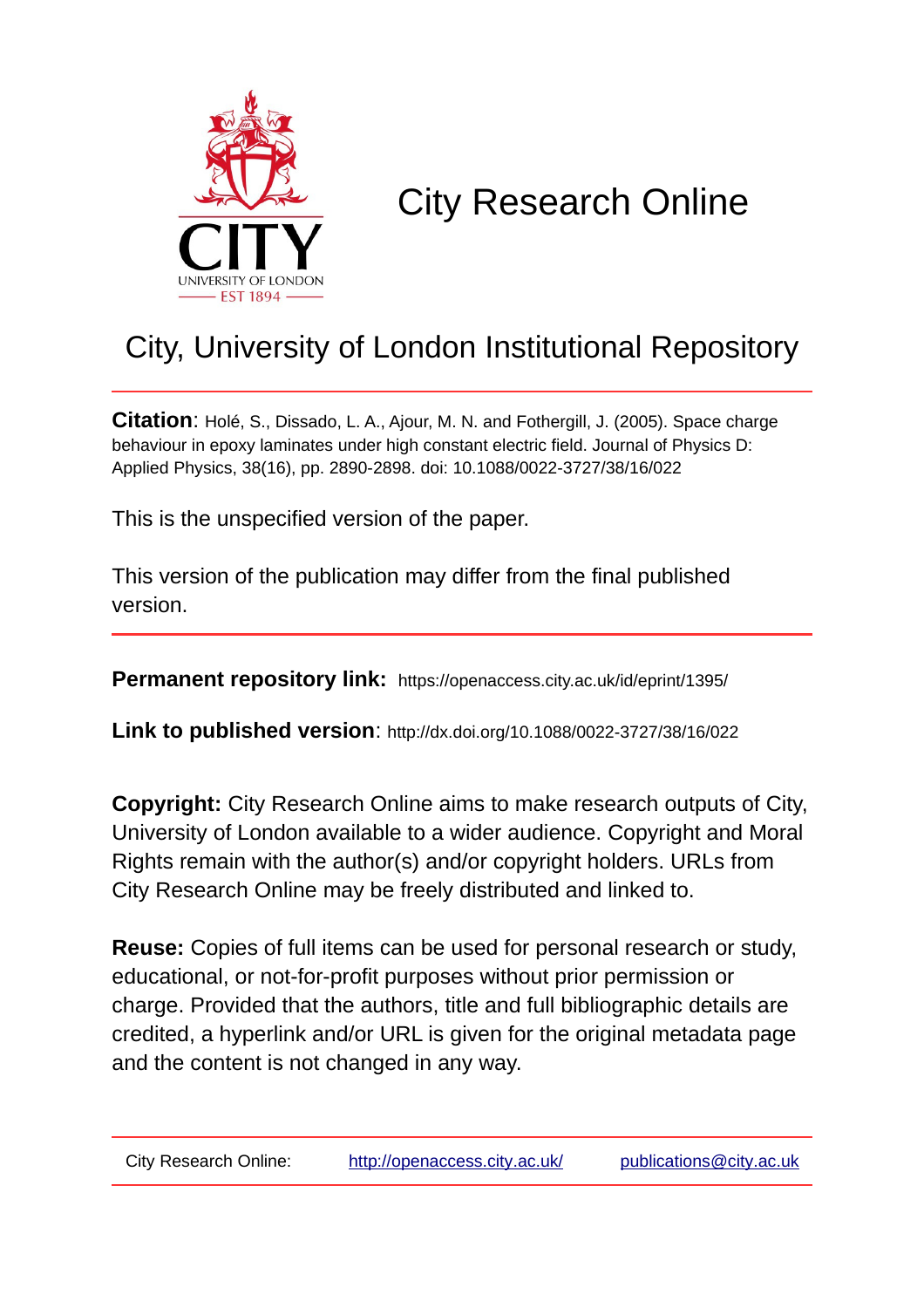# Space charge behavior in Epoxy laminates under high constant electric field

Stéphane Holé\*

Laboratoire des Instruments et Systèmes d'Ile de France Université Pierre et Marie Curie - 10, rue Vauquelin, 75005 Paris - France

> Leonard A. Dissado<sup>†</sup> Department of Engineering, University of Leicester - Leicester LE1 7RH - UK

Mohammed N. Ajour<sup>‡</sup> University of Philadelphia - Jarash - P.O. Box 40 - Jordan

John C. Fothergill $§$ 

Department of Engineering, University of Leicester - Leicester LE1 7RH - UK

6th June 2005

# Abstract

The development of space charge in insulating materials is one of the main causes of their electrical aging. The pulsed electro-acoustic (PEA) method is often used to determine space charge distribution, but the signal analysis in the case of laminate structures is much more complex to analyze. In this paper the authors describe and use a simulated signal in order to study laminates made of Epoxy resin and fibre mat. The relatively large conductivity of the fibres compared to that of the resin seems to produce a rapid charge dissociation and recombination in the fibres. Under voltage the presence of fibres close to an electrode seems to promote charge injection.

<sup>\*</sup>e-mail: stephane.hole@espci.fr

 $\dagger$ e-mail: lad4@le.ac.uk

 $^\ddag$ e-mail: Ajour@Pheladelphia.edu.jo

 $§$ e-mail: jcf@le.ac.uk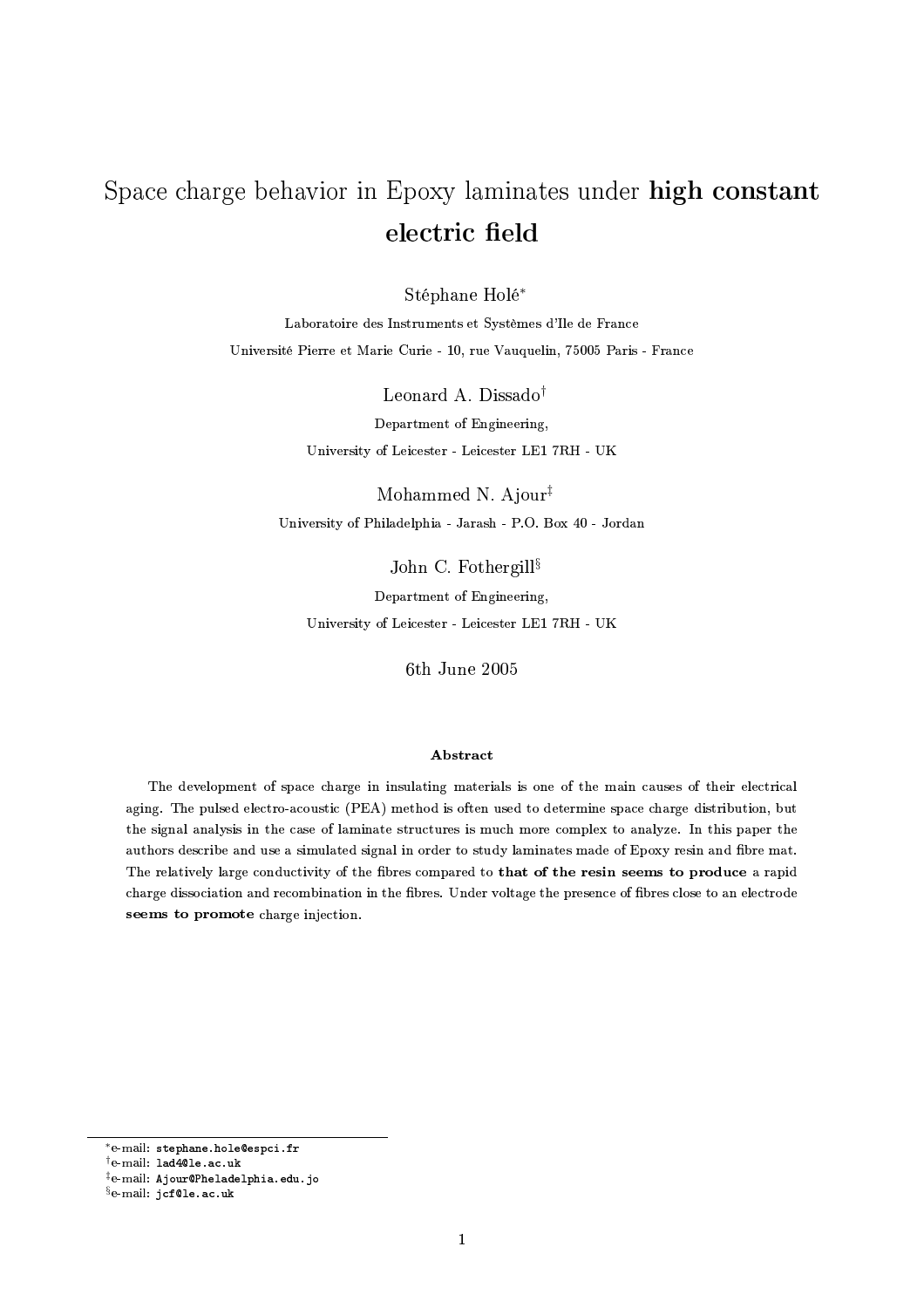## $\mathbf{1}$ Introduction

The development of space charges in insulating materials is one of the main causes of their electrical aging [1], and thus of the life time reduction of the system in which they are included. The cost of repair of any electrical failure, for instance in systems underneath the soil or the sea, is so important that system life time must be as high as possible. In some systems, such as in the power feed line for optical telecommunication [2], high voltage circuits are etched on Epoxy resin boards which include a silica fibre mat. That silica fibre mat improves the mechanical strength of the board but can be detrimental to its electrical properties. This may lead for instance to premature electrical aging. It is therefore necessary to study the electrical behavior of such insulating structures in order to estimate their suitability in systems requiring a long life time.

Since space charges take part in the aging process, the measurement of their distributions is of great interest. Among the different measurement techniques [3], the Pulsed Electro-Acoustic [4, 5] (PEA) and the Pressure Wave Propagation [6, 7, 8] (PWP) methods make it possible to directly determine the distribution of space charge without requiring complex mathematical post-treatments. Although these methods provide a similar information [9], we have used the PEA method for this study. The PEA method consists in the perturbation of the material to be studied by an electric pulse and in the measurement by an adjacent transducer of the elastic waves generated in response by the material. During the perturbation, the charges in the material are indeed subjected to an extremely large variation of electrostatic forces. This results in a rapid deformation of the material which generates elastic waves propagating outward from its source, that is to say from the charges. Since elastic waves propagate at the velocity of sound, the transducer collecting one part of the emitted waves receives the waves generated by each charge at a time depending on the distance from the charge to the transducer. Therefore, the time dependence of the signal produced by the transducer is directly associated with the distribution of charges in the material, time and space being related by the velocity of sound.

In the case of complex material structures, the space charge distribution cannot be extracted from the signal generated by the implementation of the PEA method as directly as that for uniform materials. This is due to the spatial variation of other parameters contributing to the signal such as the permittivity [10, 11]. Epoxy resin boards including a fibre mat are one kind of these complex material structures since at one position in the insulating structure one finds either the electrical properties of the Epoxy resin or those of the fibre mat. As a consequence, the PEA signal must be analyzed carefully to extract only the useful information.

In this paper the PEA signal produced by an Epoxy resin board including a fibre mat is simulated and compared with measurements. By fitting the parameters of the simulation in order to match the experimental results it is possible to determine the electrical behavior of the sample. Such an approach has already been successfully used to study samples containing a divergent field region [12]. In the first section, the physical basis of the simulation is presented for a one-dimensional laminate structure. Though this approach corresponds to an Epoxy resin board including a silica fibre mat, it can almost be directly applied to any other kind of unidimensional laminate sample structures. In the following section, experimental data for Epoxy resin boards including a silica fibre mat are shown, analyzed, and discussed in order to extract the electrical behavior of such laminates when stressed by 10  $\mathrm{kV/mm}$  at room temperature.

## $\overline{2}$ **PEA** signal simulation

#### $2.1$ Sample structure

The composite was a standard "FR4" printed-circuit board material, type N4000-2 made by Park-Nelco. The samples studied in this paper are 400  $\mu$ m thick and include a double-layer silica fibre mat. The fibres are 15  $\mu$ m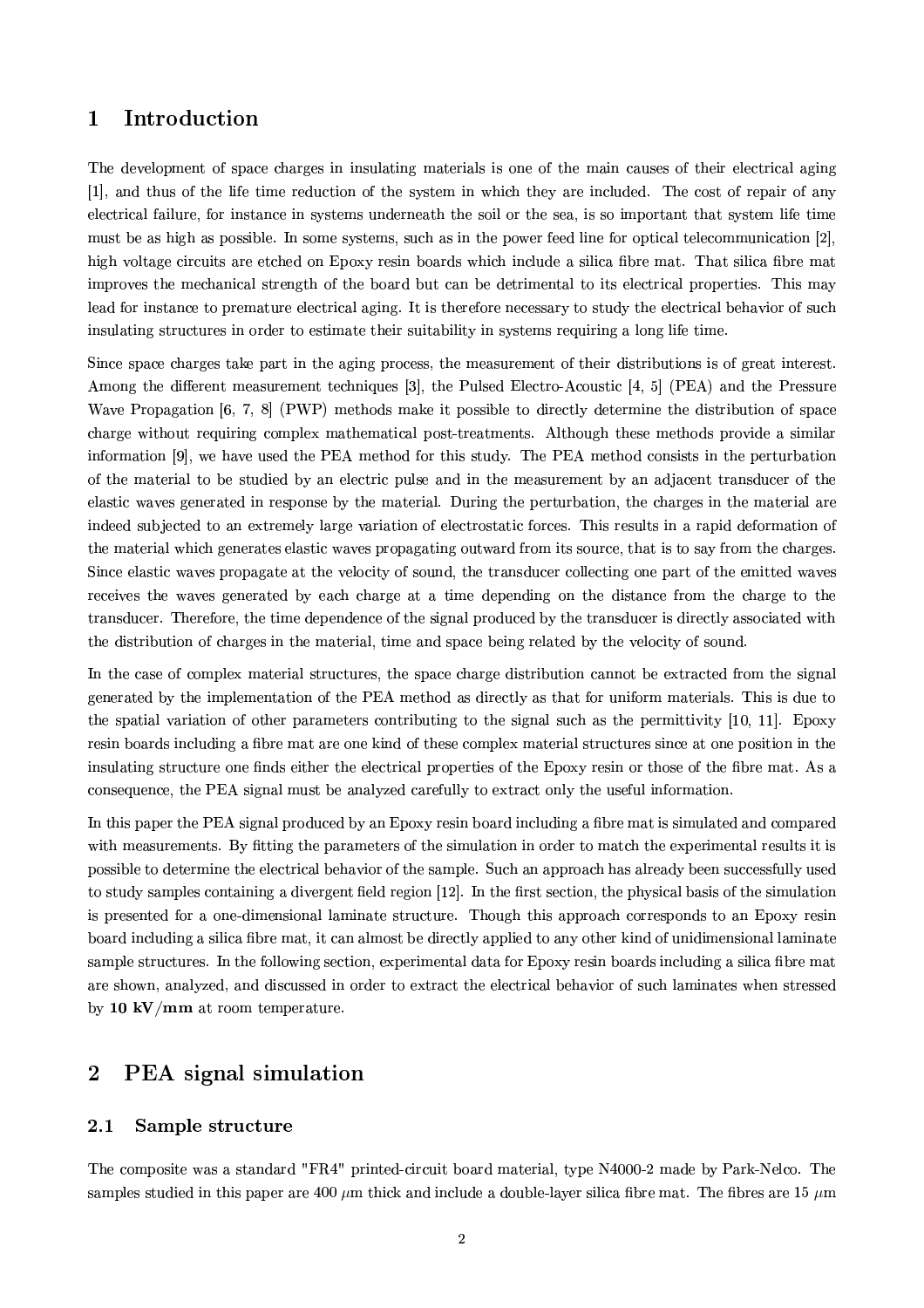in diameter and are arranged in two layers crossing perpendicularly every mm approximatively.

Figure 1-left is a micro-photograph of the laminate cut section. The contrast is adjusted so as to present silica fibres in white and Epoxy resin in grey. It is clearly shown that the two fibre layers in the mat are separated by Epoxy resin. As a consequence the sample can be described as containing five layers, the first, the third and the fifth being mainly Epoxy resin, and the second and the fourth being mainly Silica. This is illustrated in Figure 1-right.

All measurements presented in this paper were carried out with a sample without bonded electrodes. The electrodes are acoustically coupled to the sample by silicon oil. We verified that there is no detectable difference between measurements carried out with a sample with bonded copper electrodes and without bonded electrodes.

#### 2.2 Signal model

A typical PEA setup is presented in Figure 2. A sample containing charges is subjected to a constant voltage stress  $V_a$ . A measurement is initiated by applying to the sample a pulsed voltage V in addition to  $V_a$  in order to generate an electric perturbation. The resulting variation of electric force acting on the material and particularly on its charges produces elastic waves which propagate in the sample structure at the velocity of sound. One part of the waves reaches an adjacent transducer converting those waves to an electric signal. Since elastic waves propagate at the velocity of sound, the transducer converts the waves produced first by the charges on the front electrode, then by the charges inside the sample, and finally by the charges on the back electrode.

Though the fine structure of the mat is not really planar, it can be considered planar in average over the lateral extent of the electrode feeding the sample with the pulsed voltage since it is much larger than the sample thickness. In this case, each layer of the sample has a dielectric constant which is closer to that of Epoxy resin in layers 1, 3 and 5 and closer to silica in layers 2 and 4 (see Figure 1-right). With such simplifications, we do not expect that measured and simulated signals to fit perfectly together, but we expect the general electrical behavior of the real structure to be extracted.

In planar geometry [9] the material deformation S at time t and the position z due to the waves generated by the voltage pulse is

$$
S(z,t) = \int_0^d \int_{t'} \Delta M(z',t') G(z,z',t-t') dt' dz',
$$
 (1)

where d is the sample thickness, and  $z'$  and t' are position and time relative to the sources of elastic waves. It can be noticed that the integral over  $t'$  is a convolution product.

The Maxwell tensor variation  $\Delta M(z',t')$  describes the source of elastic waves. It depends on the electrical properties of the sample structure, particularly on the permittivity  $\epsilon(z')$ , and the electrostrictive constant  $a(z')$ , and the capacitance at rest per unit area  $C_0$ . It depends also on the electrical conditions, particularly the electric field  $E(z')$ , the permanently oriented dipole distribution  $\pi(z')$ , and the pulsed voltage  $V(t')$ . The permanently oriented dipole distribution  $\pi(z')$  represents the part of dipoles that cannot re-orient in the electric field during the measurement time scale, typically less than a microsecond. The dipoles that can easily re-orient in the electric field in the measurement time scale are taken into account in the permittivity  $\epsilon(z')$ . The electric field  $E(z')$ and the permanently oriented dipole distribution  $\pi(z)$  in the sample may also vary in time but so slowly compared to  $V(t')$  that they are considered as constant during a measurement. The z' and  $t'$  dependences are omitted hereafter to reduce the length of equations. One has: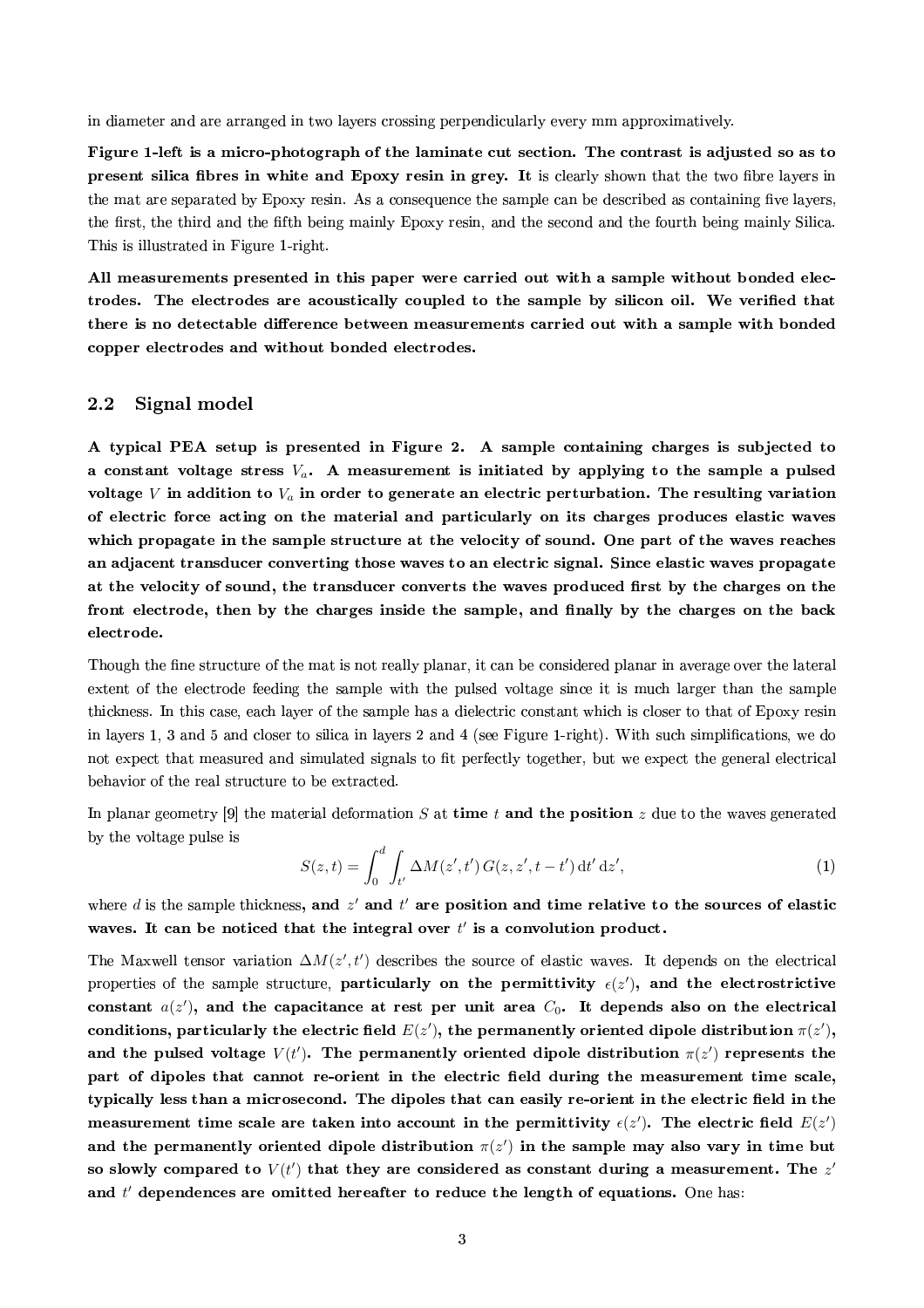$$
\Delta M = -\frac{C_0}{\epsilon} \left( (\epsilon - a) E + \pi \right) V + \frac{C_0^2}{2\epsilon^2} \left( \epsilon - a \right) V^2. \tag{2}
$$

The Green's function  $G(z, z', t-t')$  describes how elastic waves travel in the sample structure from its source at position  $z'$  to the observation point at position z. Since the sample is made of different layers, the acoustic impedance mismatches between each layer may produce reflections of elastic waves and thus increase the complexity of the expression of  $G$ . That could result in a signal depending more on the mechanical behavior of the sample than on its electrical behavior. In order to test whether reflections occur in the laminate studied, a semi-conductive electrode was inserted at the back of the sample, and PEA measurements were carried out under 4-kV-applied voltage and under short-circuit before and after the voltage application. Short-circuit measurements are necessary to ensure that charges do not accumulate during the measurement under voltage and to determine the part of the signal which does not depend on the 4-kV-applied voltage. Since the two short-circuit measurements gave similar results, the voltage application did not cause charge to accumulate. The signal resulting from the subtraction of the short-circuit measurement from the 4-kV measurement is presented in Figure 3. The part of the signal corresponding to the semi-conductive electrode is flat. Since the reflected waves are delayed compared to the direct waves, this part of signal should have shown significant variations if reflections occurred inside the sample structure. Indeed if there were reflected (delayed) waves, the transducer would have produced a delayed signal which would have been superimposed on the signal corresponding to the semi-conductive electrode. The signal corresponding to the semi-conductive electrode being flat, any delayed signal produced by the reflected waves is not detectable. It can be concluded that reflections between layers are negligible in this sample structure. Measured signals are therefore only of electrical origin, the mechanical perturbation due to the sample structure being marginal. As a consequence one can take the Green's function of a uniform media:

$$
G(z, z', t - t') = \frac{1}{2 v_s Y} \delta'(t - t' - \frac{z' - z}{v_s}).
$$
\n(3)

In this expression  $v_s$  is the velocity of elastic waves, Y is the Young's modulus,  $\delta'(\eta) = \partial \delta(\eta)/\partial \eta$  is the Dirac's function derivative, and  $z \leq z'$ . With this Green's function it is possible to calculate the material deformation S or the pressure  $-YS$  at the front of the sample  $(z = 0)$  by using convolution product properties with Dirac's function and its derivatives [13], and then to determine the material deformation or pressure at the transducer position by multiplying this expression by the transmission coefficient  $\tau$  of elastic waves from the sample to the transducer through the waveguide, and by applying the convenient time delay  $\Delta t$  corresponding to the time elastic waves take to travel through the waveguide. By introducing  $(2)$  and  $(3)$  in  $(1)$  and taking into account  $\tau$  and  $\Delta t$  one obtains the following expression for the pressure P at the transducer position:

$$
P(t) = \frac{\tau C_0}{2 v_s} \int_0^d \frac{(\epsilon - a) E + \pi}{\epsilon} \frac{\partial}{\partial t} V(t - \Delta t - z'/v_s) dz'
$$

$$
- \frac{\tau C_0^2}{4 v_s} \int_0^d \frac{\epsilon - a}{\epsilon^2} \frac{\partial}{\partial t} V^2(t - \Delta t - z'/v_s) dz'. \tag{4}
$$

At this stage it can be pointed out that the velocity of sound  $v_s$  may be slightly different from one layer to another even in the case of a perfect acoustic impedance matching. As a consequence, a given amount of time in the signal may not correspond exactly to a constant amount of space in the sample. We will see in section 2.4 that it does not really matter since the signal gives clues about the sample structure.

Attenuation and dispersion of elastic waves have not been taken into account so far. That can be done in the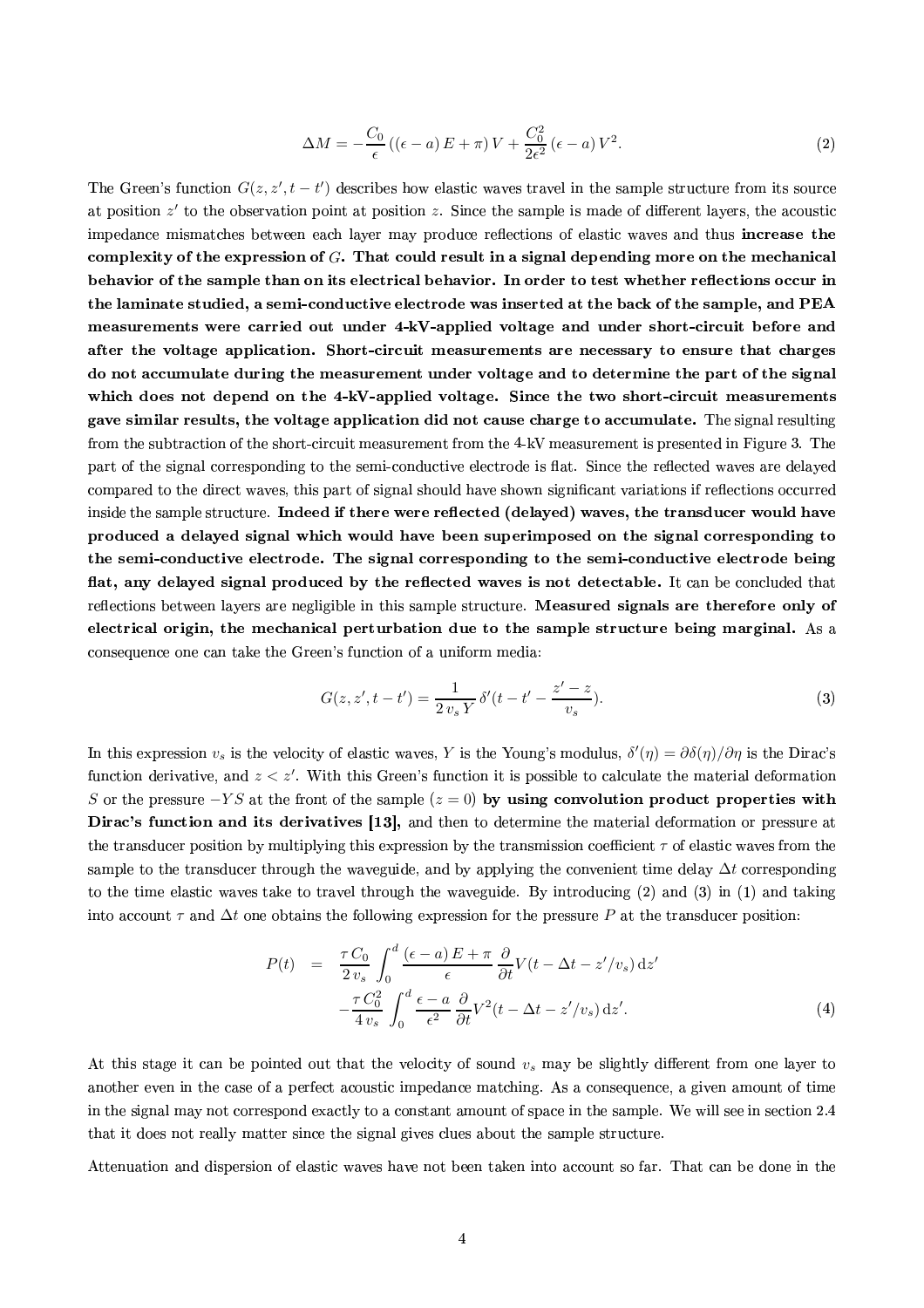harmonic regime with

$$
G(z, z', \omega, t - t') = \frac{i k}{2 Y} e^{i \omega (t - t') - i k (z' - z)}
$$
(5)

where  $\omega$  is the angular frequency, k is the wave vector, and  $i = \sqrt{-1}$ . Equation (5) is the Fourier transform of Equation (3). The wave vector k is often defined as  $k = \omega/v_s(\omega) - i\alpha(\omega)$  in dispersive and lossy materials where dispersion is characterized by the variation with frequency of the velocity of sound  $v_s(\omega)$  and attenuation by the factor  $\alpha(\omega)$ . Denoting FT as the Fourier transformation, the pressure at the transducer position is:

$$
P(t) = \frac{\tau C_0}{4\pi} \int_{\omega} i k \, \text{FT}(V) \left( \int_0^d \frac{(\epsilon - a) E + \pi}{\epsilon} e^{-ikz'} \, \text{d}z' \right) e^{i\omega(t - \Delta t)} \, \text{d}\omega - \frac{\tau C_0^2}{8\pi} \int_{\omega} i k \, \text{FT}(V^2) \left( \int_0^d \frac{\epsilon - a}{\epsilon^2} e^{-ikz'} \, \text{d}z' \right) e^{i\omega(t - \Delta t)} \, \text{d}\omega
$$
 (6)

#### 2.3 Signal simulation

In order to simulate the pressure at the transducer position with Equation  $(4)$  or  $(6)$ , at least four steps are necessary.

It is firstly necessary to determine the capacitance of the sample at rest per unit area  $C_0$ . Since the capacitance is defined as the charges brought to one electrode when the applied voltage swings from  $0$  to  $1$  V across the sample, one has

$$
C_0 = 1 / \int_0^d \frac{1}{\epsilon} \, \mathrm{d}z. \tag{7}
$$

It is secondly necessary to determine the electric field from the electrical parameters and conditions of the sample. In a one-dimensional model one has:

$$
\frac{\partial(\epsilon E + \pi)}{\partial z} = \rho \tag{8}
$$

so that

$$
E = \frac{1}{\epsilon} \int_0^z \rho(z') \, dz' - \frac{\pi}{\epsilon} - \frac{C}{\epsilon}.
$$
\n(9)

The constant C can be deduced by the integration of the electric field over the sample thickness which is equal to the opposite of the applied voltage  $V_a$ . One obtains:

$$
C = C_0 \int_0^d \left( \frac{1}{\epsilon} \int_0^z \rho(z') \, \mathrm{d}z' - \frac{\pi}{\epsilon} \right) \mathrm{d}z + C_0 V_a. \tag{10}
$$

It is thirdly necessary to determine attenuation and dispersion of the elastic waves. The frequency dependence of the attenuation and dispersion can be measured with the PEA method itself [14]. Indeed the subtraction of a signal obtained from a sample under voltage by the one obtained from the same sample under short circuit shows two peaks. Obviously the absence charge accumulation is assumed during the voltage application. The first peak corresponds to the front electrode response whereas the second peak corresponds to the back electrode response. Since the transit through the sample is the only difference between the travel of these two elastic wave responses, it is possible to evaluate how elastic waves attenuate and disperse from these two peaks. This technique is however difficult to apply in the case of complex samples since signals due to front and back electrodes can mix with other signal sources such as the spatial variation of permittivity which depends also on the applied voltage [11].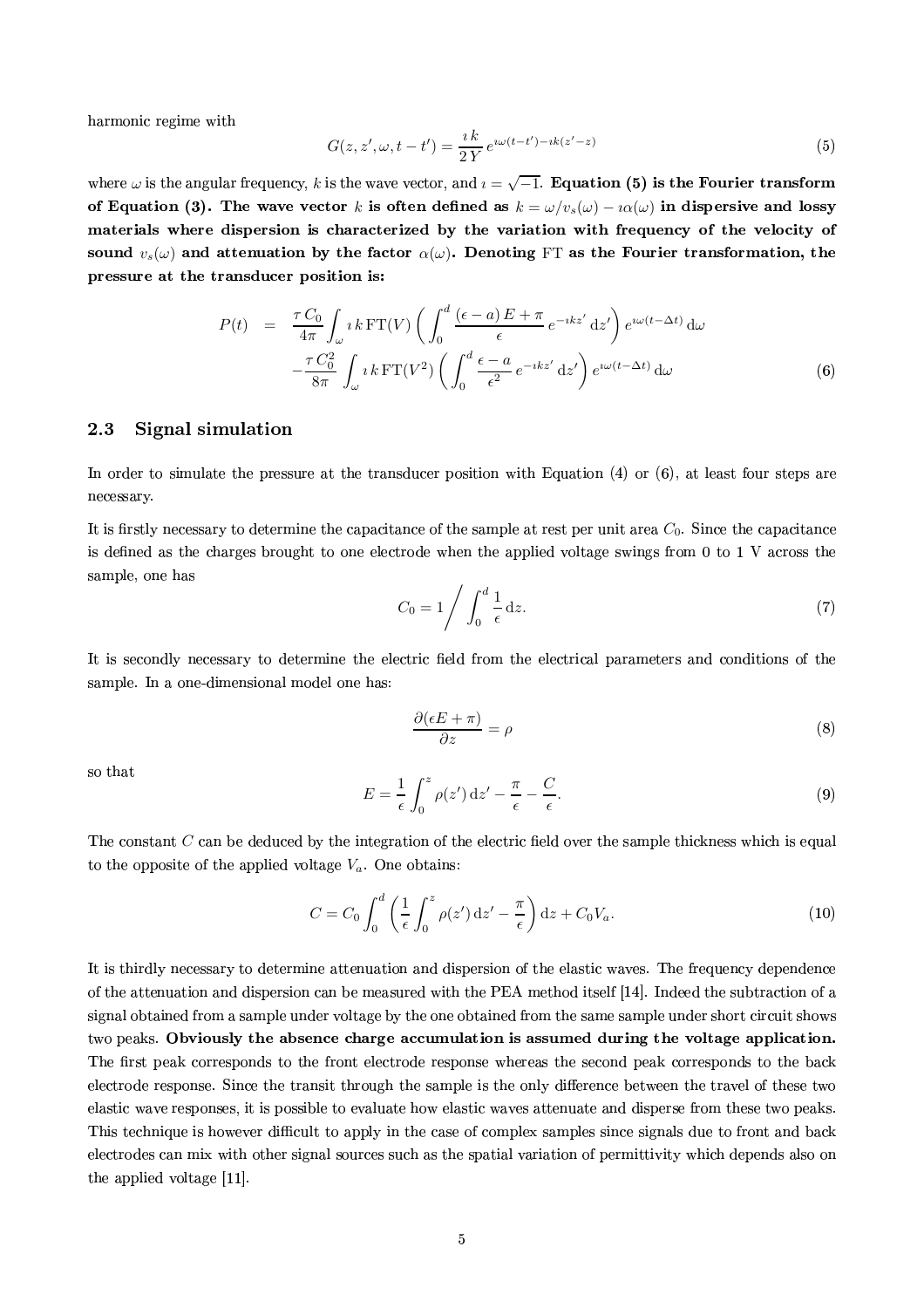Another possibility is to model the degradation of the elastic wave as it propagates. It is less precise than measuring real coefficients but it is sufficient in many cases. An elegant model can be found by taking a Gaussian voltage pulse shape and a quadratic frequency dependent attenuation for elastic waves. With such a model it is not necessary to use Fourier transforms since an analytical time dependent solution exists. The voltage  $V(t - \Delta t - z'/v_s)$  in Equation (4) has to be replaced by

$$
\frac{V_m \sigma}{\sqrt{\sigma^2 + 4\alpha z'}} 2^{-(t - \Delta t - z'/v_s)^2 / (\sigma^2 + 4\alpha z')} \tag{11}
$$

and  $V^2(t-\Delta t - z'/v_s)$  by the square of this expression. The parameter  $V_m$  is the amplitude of the pulse voltage and  $2\sigma$  is its width at amplitude  $V_m/2$ . The parameter  $\alpha$  tunes how fast elastic waves attenuate. Various graphical representations of this function are shown in Figure 4. For causality, it is however necessary to take the origin of time not at the maximum of the pulse but at the beginning of the pulse. Since there is not a real beginning for a Gaussian pulse, one can take the time origin at  $2^{-\beta^2}$  of the pulse amplitude. The lower the fraction, the lower the error. The voltage  $V(t - \Delta t - z'/v_s)$  becomes

$$
\frac{V_m \sigma}{\sqrt{\sigma^2 + 4\alpha z'}} 2^{-(t - \Delta t - z'/v_s - \beta\sqrt{\sigma^2 + 4\alpha z'})^2/(\sigma^2 + 4\alpha z')} \tag{12}
$$

It is fourthly necessary to discretize all continuous operators to calculate the signal.

Discretization begins by splitting the sample into N finite volume elements. In a one-dimensional model, the sample is then cut into N consecutive segments. Using MatLab [15] as the simulation software, the sample structure can then be described by a vertex point vector z, a center point vector zc, and an element dimension vector dz. Two consecutive components of vector z define respectively the beginning and the ending coordinates of an element of volume. Therefore vector z has  $N+1$  components. Each component of vectors zc or dz gives respectively the central coordinate and the dimension of an element of volume. Therefore vectors zc and dz have N components. The N+1 components of vector z are initialized according to the sample structure and  $z(N+1)$ -z(1)=d. Vectors zc and dz are defined with vector z for instance as

 $zc = (z(1:N)+z(2:N+1))/2;$  $dz = diff(z);$ 

Each volume element has its proper electrical parameters ( $\epsilon$  and a) and conditions ( $\rho$  and  $\pi$ ) which are assumed constant everywhere in the element. The permittivity eps (for  $\epsilon$ ), the electrostrictive coefficient a (for a), the charge density rho (for  $\rho$ ), and the dipole density p (for  $\pi$ ) are then vectors of N components. These vectors are initialized according to the electrical parameters and conditions of the sample.

From expressions (7), (10) and (9) and the applied voltage Vapp (for  $V_a$ ), the electric field E (for E) can be calculated with

 $CO = 1/sum(dz./eps);$  $C = \text{C0*sum}((\text{cumtrapz}(\text{rho}.\text{*dz})-p).\text{*dz}./\text{eps})+C0*\text{Vapp};$  $E = (cumtrapz(rho.*dz) - p-C)$ ./eps;

Discretization follows with time. Generally a constant time sampling period dt is used. Therefore the pulsed voltage V (for V) is a vector of M components, where  $M*dt$  is the measuring time window. In the expression (4) of the signal, the pulsed voltage appears with a constant delay  $\Delta t$  and a space dependent delay  $z'/v_s$ . In order to save memory space, it is possible to reduce the constant delay to zero ( $\Delta t = 0$ ). Though this delay due to the elastic wave propagation through the waveguide is necessary in the real experiment, it is useless in the simulated experiment since electrical couplings and electromagnetic noises are not included in the simulation. As a consequence the  $M$  by  $N$  matrix representing the time-space dependences of  $V$  can be defined as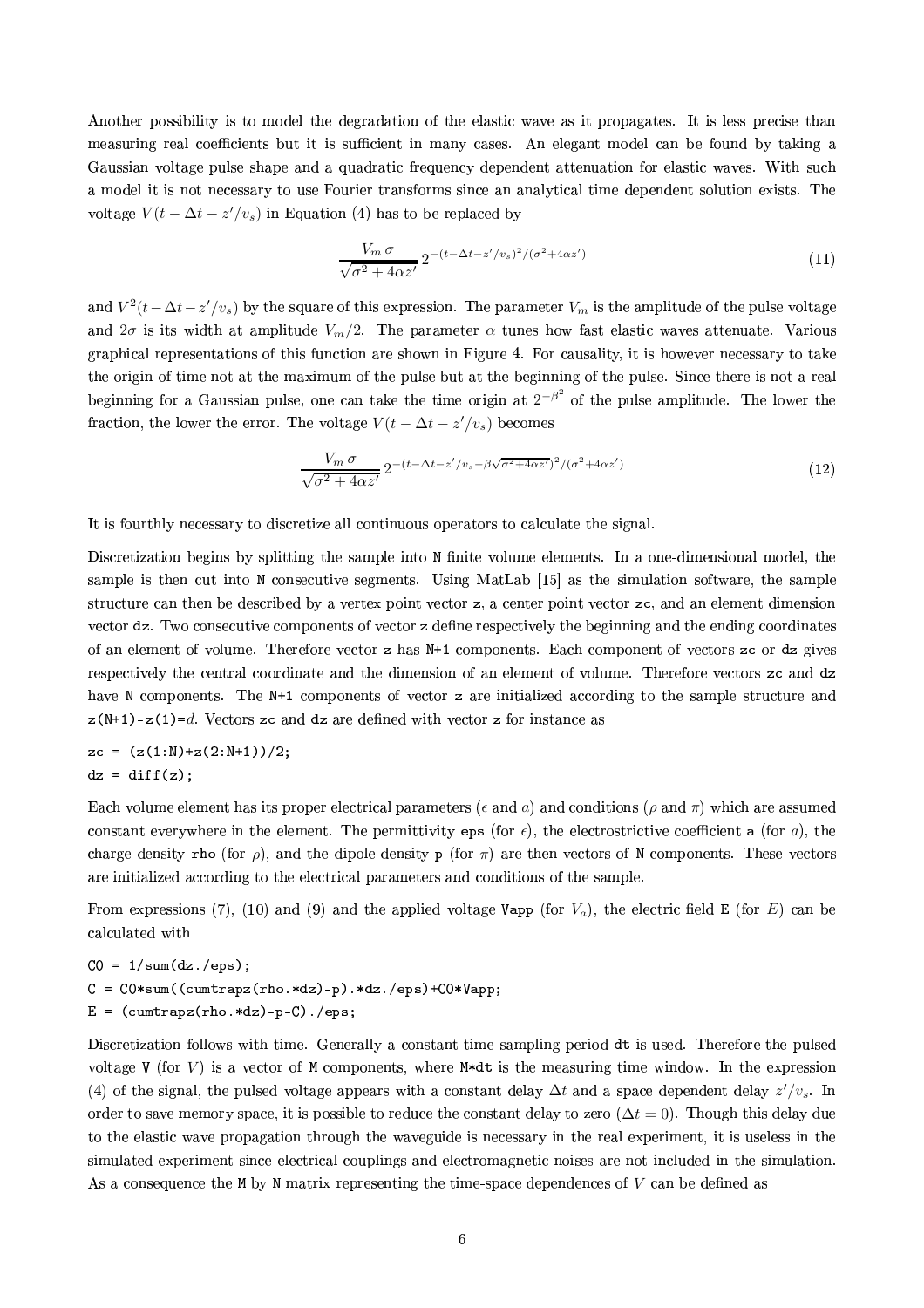```
T = ones(N, 1)*(0:M-1)*dt;Z = zc'*ones(1,M);
Sigma = sqrt(signa^2+4*alpha*);
V = Vm*signa*2. (-((T-Z/vs)./Sigma-beta). 2)./Sigma;
```
Notice that Vm, sigma, alpha, beta and vs stand respectively for  $V_m$ ,  $\sigma$ ,  $\alpha$ ,  $\beta$  and  $v_s$  which are used in expression  $(12).$ 

The simulated signal  $P$  (for  $P$ ) of Equation (4) can finally be calculated with

```
P = \tan*CO/(2*vs*dt)*diff(((eps-a).*E+p)./eps.*dz)*V) ...-tau*CO^2/(4*vs*dt)*diff(((eps-a).(eps.^2.*dz)*(V.^2));
```
where the integration over the sample thickness of Equation  $(4)$  is made by a vector-matrix product.

#### Parameters of influence  $2.4$

The influence of the permittivity  $\epsilon$  and the electrostrictive constant a can be evaluated by using a sample free of charge and of dipole, and submitted to an applied voltage  $V_a$ . In this case, the pressure at the transducer position is

$$
P(t) = -\frac{\tau C_0^2}{4 v_s} \frac{\partial}{\partial t} \int_0^d \frac{\epsilon - a}{\epsilon^2} V(t - \Delta t - z'/v_s) \left[ 2V_a + V(t - \Delta t - z'/v_s) \right] dz'. \tag{13}
$$

Since the electrostrictive constant is of the order of  $-\epsilon/2$  [16], the term  $(\epsilon - a)/\epsilon^2$  presents discontinuities as many times as the permittivity presents discontinuities in the structure of the sample. Therefore, each discontinuity generates a signal. In a uniform sample free of charge and dipole, only the electrode interfaces present permittivity discontinuities so that the signal has only two peaks, one for the front electrode and the other for the back electrode. In the case of the sample structure of Figure 1, there are  $6$  discontinuities so that the signal presents 6 peaks, one for each interface. These peaks can thus be used as a source of information on the sample structure. Knowing the thickness of each layer and the delay between each peak, it is possible to estimate the velocity of sound in each layer and thus the precise time-space correspondence. Conversely knowing the position in time of each peak, it is possible to precisely locate the layer in which an electrical phenomenon takes place that is exhibited at a given time in the signal. Figure 5 shows a measured signal and the corresponding simulation. It can be noticed that, though the structure of Figure 1 is greatly simplified compared to the real sample structure and though elastic wave attenuation and dispersion have been simply modeled, simulated and measured signals are very similar.

For this simulation, each layer permittivity is a mixture of Epoxy resin and glass fibre permittivities, which are respectively to 25.5 pF/m and 59 pF/m. In this case the permittivity of layers 1 to 5 are respectively 30 pF/m,  $50pF/m$ ,  $37pF/m$ ,  $50pF/m$  and  $30pF/m$ , and the electrostrictive constant a is  $-\epsilon/2$  in each layer. Concerning the other parameters, one has  $V_a = +4000 \text{ V}$ ,  $V_m = +600 \text{ V}$ ,  $\sigma = 3.1 \text{ ns}$ ,  $\alpha = 3.4 \sigma^2/d$ ,  $\beta = 3$ ,  $\tau = 0.14 \text{ mV/Pa}$ when taking into account the transducer conversion coefficient and the 40 dB signal amplifier, and  $v_s = 3700$  m/s. Notice that the velocity of sound  $v_s$  used for the simulation depends on factors  $\alpha$  and  $\beta$  which results in an overestimation of the real speed of sound. Since these latter parameters are associated with the properties and structure of the sample, and with the measurement setup, they will be used for all the simulations presented hereafter.

The influence of charge depends on where charges are trapped in the sample structure and thus on the buildup process. Studying all cases is of course out of the scope of this section. Instead we present in Figure 6 the influence of trapped charges at each interface which can be interpreted as injection, then migration, and finally trapping. The charge used for these simulations is  $100 \mu$ C/m<sup>2</sup> spread over 40  $\mu$ m. In the case of injection of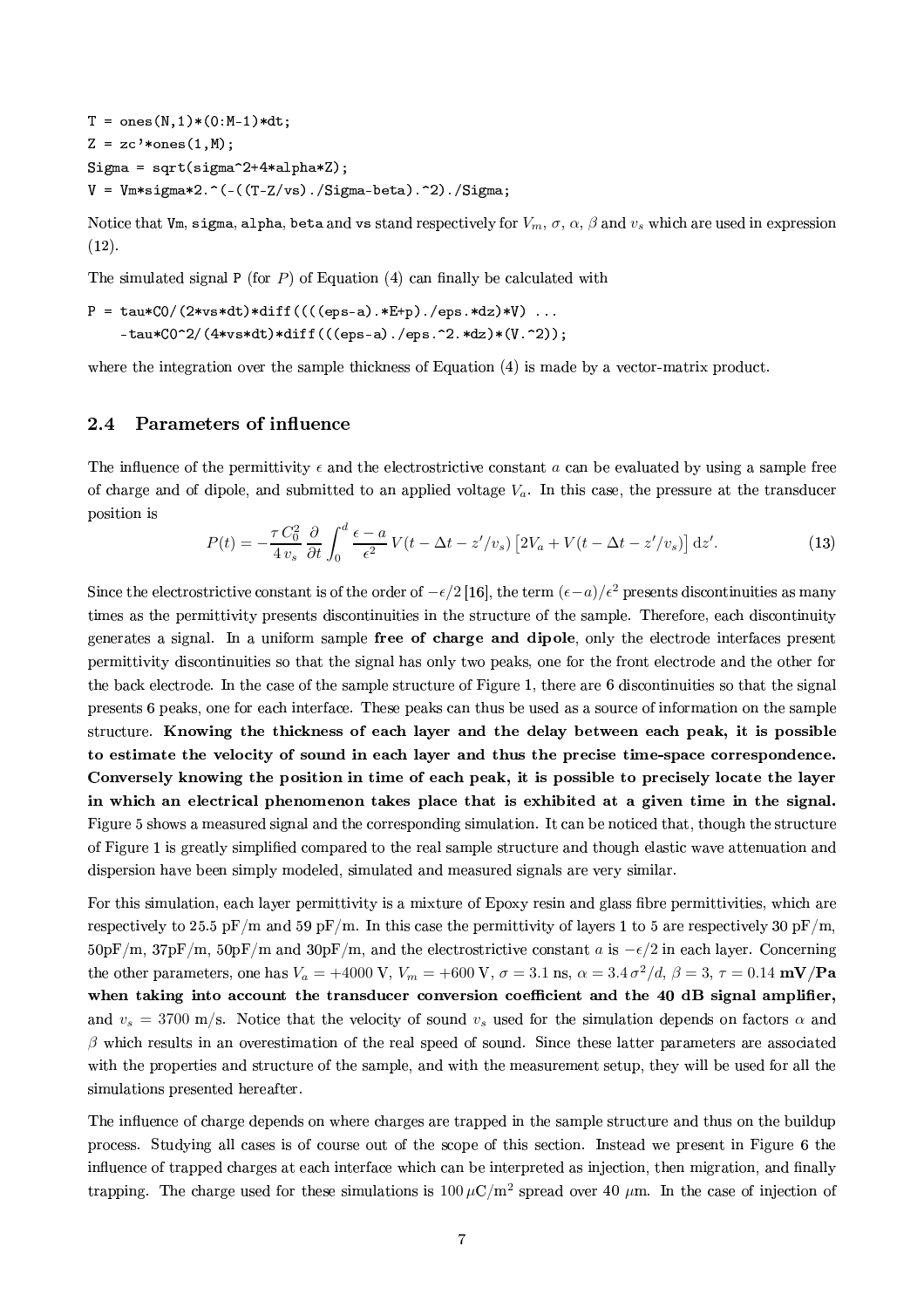negative charges at the cathode (Figure 6a-left) the amplitude of the peak at the front electrode decreases and broadens whereas the others peaks in the signal are almost unchanged. Although less significantly visible, the same behavior can be observed in the case of injection of positive charges at the anode (Figure 6f-right). The peak at the back electrode indeed decreases and broadens and the other peaks remain almost unchanged. When trapped at a distance smaller than the measurement spatial resolution from an interface between two layers, negative charges (Figure 6b-left to e-left) shift down the corresponding peak but also decrease the amplitude of the peaks closer to the cathode and increase the peaks closer to the anode. Conversely positive charges (Figure 6b-right to e-right) shift up the peak where charges are trapped, increase the peaks closer to the cathode, and decrease the peaks closer to the anode.

The influence of the polarization of one layer in the sample structure is shown in Figure 7. The polarization used for these simulations is  $-100 \mu C/m^2$ . It can be seen that the influence of polarization depends on the layer. Indeed in layers 1, 3 and 5 (Figure 7-left) where the permittivity is lower than the mean sample permittivity. the peaks around the layer 1, 3 or 5 decrease when the others increase, whereas in layers 2 and 4 (Figure 7-right) where the permittivity is larger than the mean sample permittivity, all peaks increase. Notice that a similar behavior can be obtained by combining positive and negative charges around one layer, that is to say the signals in Figure 6a-right to e-right with those in Figure 6b-left to f-left.

## 3 Measurements

#### Procedure  $3.1$

The sample described in section 2.1 has been stressed under 4 kV for one hour at room temperature. This voltage corresponds to a mean electric field of  $-10 \text{ kV/mm}$  in the sample structure. Measurements with the PEA method have been carried out under stress and after stress in order to observe both buildup and decay of charges. In order to increase the signal to noise ratio we averaged 1000 acquisitions by measurement.

The signals presented in this paper were obtained with a sample without **bonded** electrodes. The aluminum waveguide and the carbon-loaded polymer electrode feeding the sample with the pulsed voltage act respectively as the front and the back electrodes. The acoustic couplings at both interfaces of the sample were obtained with silicone oil. It has been verified that the observed phenomena are not due to the absence of sample electrodes. In this study the absence of sample electrodes makes it possible to evaluate the influence on the position where measurements are carried out on the sample surface.

The contribution to the measured signal of the term in  $V^2$  corresponding to the last integral of Equation (4) depends only on the sample structure and remains unaffected by the presence of charges or by the application of a voltage. This contribution can be determined by averaging two consecutive short-circuit measurements, the first being initiated by a positive pulsed voltage  $V$  and the second by a negative one. It can also be determined by the initial short-circuit measurement of the sample when it is free of charge and dipole. For sake of simplicity in the signal analysis, the contribution of the term in  $V^2$  has been removed in all the signals shown hereafter.

#### $3.2$ **Results and descriptions**

For sake of clarity in the descriptions, we refer hereafter to peak 1, 2, 3, 4, 5 or 6 as the peak in the signal generated at the front electrode, at the interfaces between layers 1 and 2, layers 2 and 3, layers 3 and 4, layers 4 and 5, and at the back electrode respectively.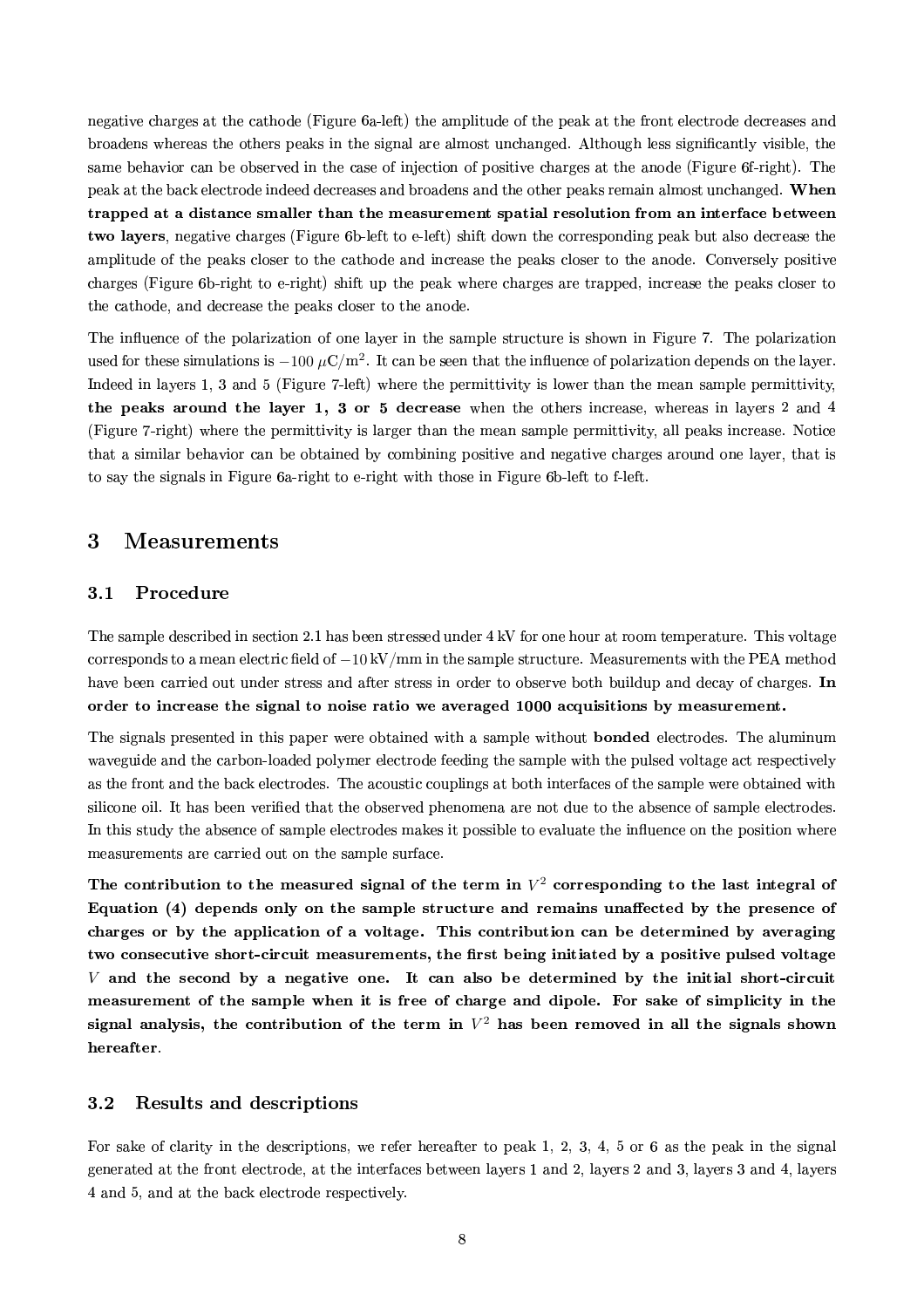The signals obtained under voltage are presented in Figure 8. The signal evolves everywhere in the structure but with different rates. The evolution is indeed rapid and then stopped for peaks 3 and 4, whereas it is gradual over the hour of stress for peaks 1, 2, 5 and 6. At the same time the rapid evolution is associated with an increase of the peak amplitudes whereas the gradual evolution is associated with a decrease of the peak amplitudes.

The decay after the voltage stress is shown in Figure 9. As for the buildup, two different evolutions can be observed. The first evolution is rapid and concerns peaks 3 and 4, and the second evolution is gradual and concerns peaks 1, 2, 5 and 6. In addition the peaks varying rapidly in amplitudes first invert and then decay slowly approximatively at the same rate as that of the gradual evolution.

Since different buildup processes seem to happen, other measurements under 4 kV were carried out at a different position on the sample surface in order to evaluate if variations in the fibre distribution is of influence. Prior to this measurement the sample was unloaded from and reloaded into the sample holder, and short-circuited a sufficient period of time to remove all the remaining charges. The first signals obtained under voltage are presented in Figure 10. The behavior has changed with the measurement position since all peaks increase, with a larger increase for the inner peaks  $(2, 3, 4 \text{ and } 5)$  than for the interfacial peaks  $(1 \text{ and } 6)$ .

## $\overline{\mathbf{4}}$ Analysis and discussion

Figures 8 and 9 show clearly two processes, one rapid and the other gradual. It has been shown [17] that conduction in or on silica fibres is larger than in Epoxy resin. That difference in conduction can be at the origin of the observed difference in the dynamics of these two processes. In the following the rapid and the slow processes are treated independently.

The rapid increase of peaks 3 and 4 under voltage can be simulated by adding negative charges at interface 3 (see Figure 6c-left) and positive charges at interface 4 (see Figure 6d-right). Since the other peaks increase with only these charges whereas in the measurement (see Figure 8) they remain unchanged except for the interfacial peaks which slightly decrease, a small amount of positive and negative charges have to be placed in layers 1 and 5 respectively. The signal at 10 minutes shown in Figure 11 has been simulated with  $-85 \mu C/m^2$  at the cathode (interface 1) +39  $\mu$ C/m<sup>2</sup> at interface 2, -124  $\mu$ C/m<sup>2</sup> at interface 3, +57 $\mu$ C/m<sup>2</sup> at interface 4, 0  $\mu$ C/m<sup>2</sup> at interface 5 and  $+57 \mu$ C/m<sup>2</sup> at the anode (interface 6). Insofar as there is no chance for these charges to buildup directly at these interfaces, they should have migrated or been injected. We propose that fibre layers polarize or dissociate charges rapidly owing to their relatively large conductivity (Figure 13a). Then positive charges at interface 2 are almost neutralized by fast injection and migration from the cathode, and negative charges at interface 5 are neutralized by fast injection (extraction) and migration from the anode (Figure 13b). This would be responsible for the rapid change in the signal.

Once the rapid process has stabilized, a slower process becomes dominant. The decrease of the interfacial peaks and of peak 2 can be simulated by adding negative charges at interface 2 and positive charge at interface 5 (see Figure 6b-left and e-right). The signal at 60 minutes shown Figure 11 has been simulated by adding to the previous charges  $-106 \mu$ C/m<sup>2</sup> at interface 2 and  $+106 \mu$ C/m<sup>2</sup> at interface 5. We suggest that injection continues and that charges migrate and then are trapped at interface 1 for injection from the cathode, and at interface 5 for injection from the anode (Figure 13c). This would be responsible for the gradual change in the signal.

Under short-circuit, rapid and gradual processes are visible at the same interfaces as under voltage. The rapid process can be simulated by changing the polarity of the charges at interface 3 and 4 since the corresponding peaks invert in the signal (see Figure 9). At the same time positive charges at interface 2 and 5 have to be removed to take into account the evolution of the corresponding peaks. The signal after 10 minutes of Figure 12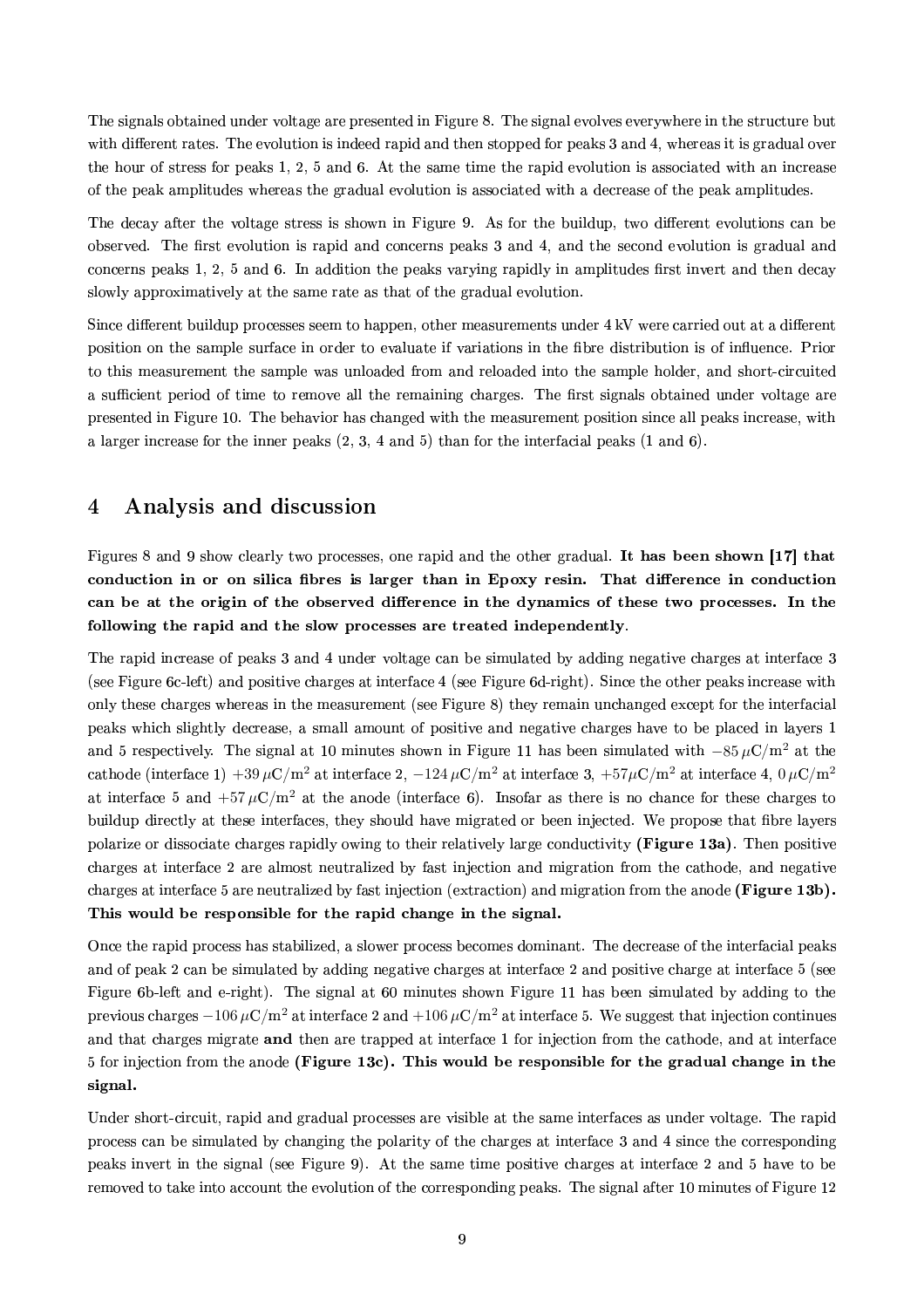has been simulated with  $+35 \mu$ C/m<sup>2</sup> at interface 3, and  $-18 \mu$ C/m<sup>2</sup> at interface 4 and by removing  $+35 \mu$ C/m<sup>2</sup> at interfaces 2 and 5. We conclude that charges have continued to migrate in the structure from the cathode and from the anode under voltage and that once the applied voltage was removed the polarization or the charge dissociation in the fibre mat diminishes and gives place to the migrated charges (Figure 13d). Then charges remaining in the structure recombine slowly (Figure 13e). The signal at 60 minutes has been simulated by dividing all charges by a factor 2. As under voltage, silica fibres would be at the origin of the rapid process whereas Epoxy resin at the origin of the gradual process.

The measurements at another position on the sample surface presented in Figure 10 show a different behavior for the rapid evolution of the peaks. Indeed they all increase with a larger increase for peaks 2, 3, 4 and 5. This rapid process can be simulated with just a polarization or a dissociation of charge in the fibres as shown in Figure 14. We suggest that the injection of charges has not occurred in this experiment due to the slight modification in position, and thus in the fibre distribution, compared to the previous experiment. The difference in behavior can be attributed for instance to fibres that approach more or less the electrodes as illustrated in Figure 15. When fibres are close to an electrode, charges can inject or extract easily, move along fibres easily, and then compensate or recombine with the dissociated charges in the fibres. The divergent electric field fibres produce in their vicinity can promote such a behavior. When fibres are not close to an electrode, the exchange with the interface is less easy and only the dissociated charges in the fibres are visible. As a consequence we propose that the fast injections assumed to explain one part of the rapid process in Figure 8 would have been made easier by the presence of fibres close to the interfaces during the measurement. In Figure 10 the absence of fibres close to an interface would have restrained the injection so that second peak increases instead of decreasing.

### $\overline{5}$ Conclusions

In this paper we have shown how space charge dynamics in complex laminates may be simulated and also that. even if the simulated signals do not match the measured ones perfectly, a clear idea of the charge processes occurring can be deduced. The slight discrepancy between measured and simulated signals is due to the simplifications made to model the sample structure and the wave propagation.

We have studied an Epoxy resin board including a fibre mat and have shown that under voltage two processes with different dynamics are visible. We propose that the rapid process is attributed to charge dissociations in the fibres and the slow process to charge migrations in the Epoxy layers close to the electrodes. In addition we suggest that when fibres are close to an electrode, charge injection or extraction is highly facilitated.

In such laminate samples, the signal is very complex to analyze due to the response induced by the spatial variations of the sample properties, at least permittivity. The simulation proposed in this paper brings a great help to understand where charges are in the sample structure.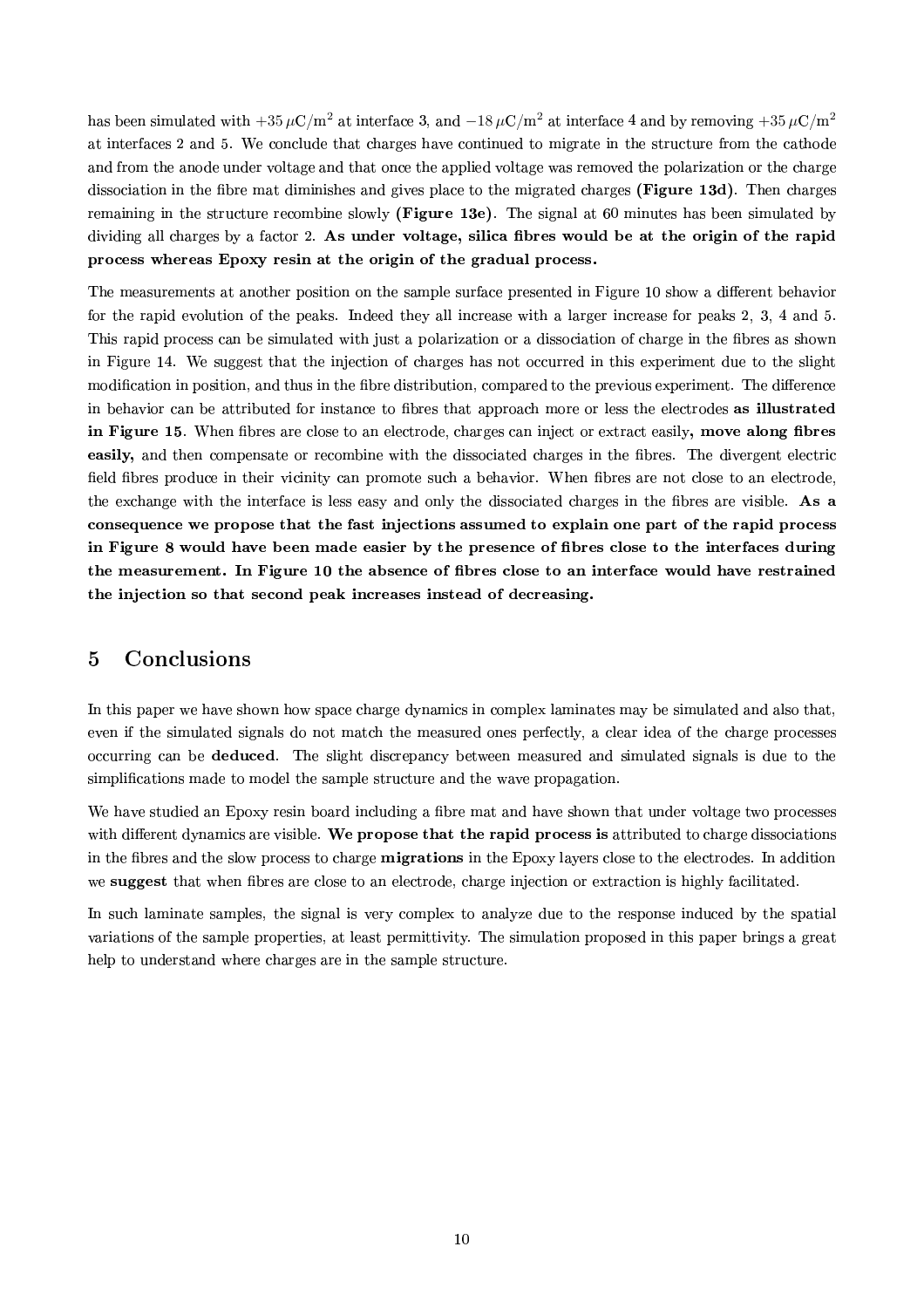# References

- [1] L.A. Dissado, G. Mazzanti, and G.C. Montanari. The role of trapped space charges in the electrical aging of insulating materials. IEEE Trans. Dielectr. EI, 4:496-506, 1997.
- [2] G. Keiser. *Optical Fibre Communications*. McGraw-Hill, USA, 2000.
- [3] T. Mizutani. Space charge techniques and space charge in polyethylene. IEEE Trans. Dielectr. EI., 1:923– 933, 1994.
- [4] T. Maeno, H. Kushiba, T. Takada, and C. M. Cooke. Pulsed electro-acoustic method for the measurement of volume charge in e-beam irradiated PMMA. In Conference on Electrical Insulation and Dielectric Phenomena, pages 389-397, Amherst NY, USA, 1985. IEEE.
- [5] J. B. Bernstein. Analysis of the electrically stimulated acoustic-wave method for observing space charge in semi-insulating films. Phys. Rev. B,  $44:804-814$ , 1991.
- [6] P. Laurenceau, G. Dreyfus, and J. Lewiner. New principle for the determination of potential distributions in dielectrics. Phys. Rev. Lett., 38:46-49, 1977.
- [7] C. Alquié, G. Dreyfus, and J. Lewiner. Stress wave probing of electric field distributions in dielectrics. Phys. Rev. Lett., 47:1483-1487, 1981.
- [8] G. M. Sessler, J. E. West, and R. Gerhard-Multhaupt. Measurement of charge distribution in polymer electrets by a new pressure-pulse method. Polym. Bull., 6:109-111, 1981.
- [9] S. Holé, T. Ditchi, and J. Lewiner. Non-destructive methods for space charge distribution measurements: what are the differences? IEEE Trans. Dielectr. EI., 10:670-677, 2003.
- [10] S. Holé, T. Ditchi, and J. Lewiner. Influence of divergent fields on space charge distribution measurements using elastic methods. Phys. Rev. B, 61:13528-13539, 2000. In Eq. (21)  $B_k$  should be  $E_k$  and in Eq. (47)  $\epsilon_i$  should be  $\xi_i$ .
- [11] S. Holé, A. Sylvestre, C. Guillermin, P. Rain, and S. Rowe. Space charge measurement on filled epoxy. In 8th International Conference on Solid Dielectrics, pages 154-157, Toulouse, France, 2004. IEEE Pub. CH37539.
- [12] S. Holé, V. Griseri, L.A. Dissado, and J.C. Fothergill. Improvement of PEA signal analysis using simulations for complex geometry samples. J. Phys. D:Appl. Phys.,  $35:19-24$ , 2002.
- [13] P.A. Lynn and W. Fuerst. Introductory digital signal processing with computer applications (2nd rev. ed.). John Wiley, UK, 1998. ISBN: 0471976318.
- [14] T. Ditchi, C. Alquié, and J. Lewiner. Broadband determination of ultrasonic attenuation and phase velocity in insulating materials. J. Acoust. Soc. Am.,  $94:3061-3066$ , 1993.
- [15] Amos Gilat. Matlab: An Introduction With Applications. John Wiley & Sons, Indianapolis, IN, USA, 2004.
- [16] K. Nakamura and Y. Wada. Piezoelectricity, pyroelectricity and electrostriction constant in PVF. J. Polym.  $Sci., 9:161-173, 1971.$
- [17] M.N. Ajour, L.A. Dissado, J.C. Fothergill, and P.N. Norman. Dielectric spectroscopy of epoxy/glass composite materials. In Conference on Electrical Insulation and Dielectric Phenomena, pages 438-441. IEEE Annual report, 2002.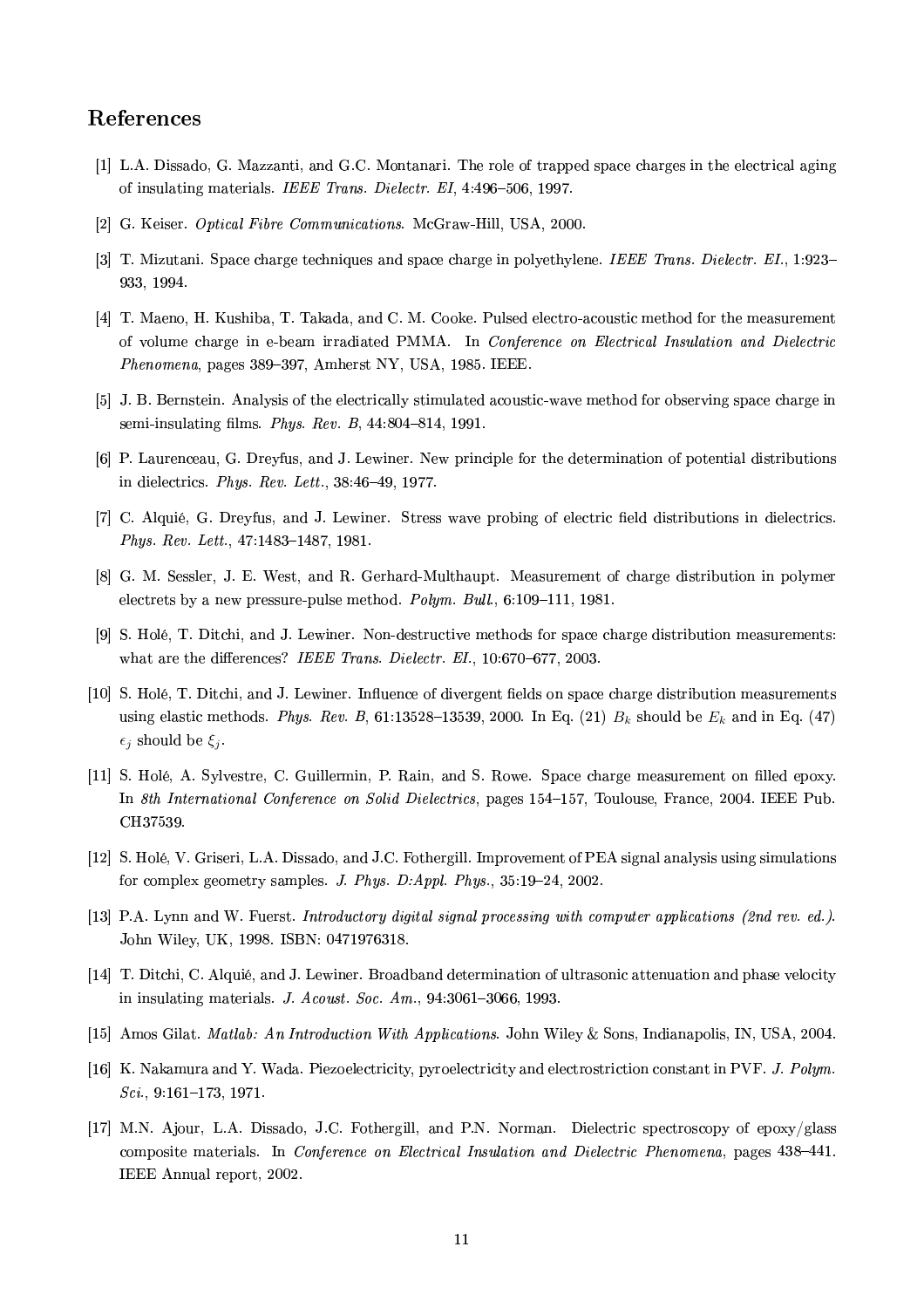Figure 1: Cut-section of the laminate sample. Left: micro-photograph with silica fibres appearing in white and Epoxy resin in grey. Right: simplified model of the sample structure.

Figure 2: PEA Setup. A pulsed voltage  $V$  causes the charges in the sample to generate elastic waves which are measured by an adjacent transducer. The signal produced by the transducer is the image of the charge in the sample.

Figure 3: Signal under 4-kV applied voltage with a 1-mm-thick semi-conductive electrode at the back of the sample. Notice that the short-circuit measurement has been removed in the signal presented.

Figure 4: Model for a Green's function including an attenuation parameter.

Figure 5: Comparison between measured and simulated signals for a laminate.

Figure 6: Effect of negative (left) and positive (right) charges. (a) charges at the cathode, (b) charges at interface 2, (c) charges at interface 3, (d) charges at interface 4, (e) charges at interface 5, and (f) charges at the anode.

Figure 7: Effect of one layer polarization. (a) polarization of layer 1, (b) polarization of layer 2, (c) polarization of layer 3, (d) polarization of layer 4, and (e) polarization of layer 5.

Figure 8: Signal evolution during the 4-kV stress.

Figure 9: Signal evolution during the decay after a one hour 4-kV stress.

Figure 10: Signal evolution during the 4-kV stress at a different position in the sample.

Figure 11: Simulated signal buildup. Inset: space charge distributions used for the simulation.

Figure 12: Simulated signal decay. Inset: space charge distributions used for the simulation.

Figure 13: Assumed charge behavior under voltage and short circuit. (a) dissociation in fibres, (b) fast injection and migration, (c) slow migration, (d) recombination of charges in fibres, and (e) decay of charges in Epoxy resin.

Figure 14: Simulated signal buildup at a different position in the sample. Inset: space charge distributions used for the simulation.

Figure 15: Assumed charge behaviour at different locations. (a) injection and migration facilitated by the presence fibres close to the interface, (b) difficult migration through a thick layer of Epoxy resin.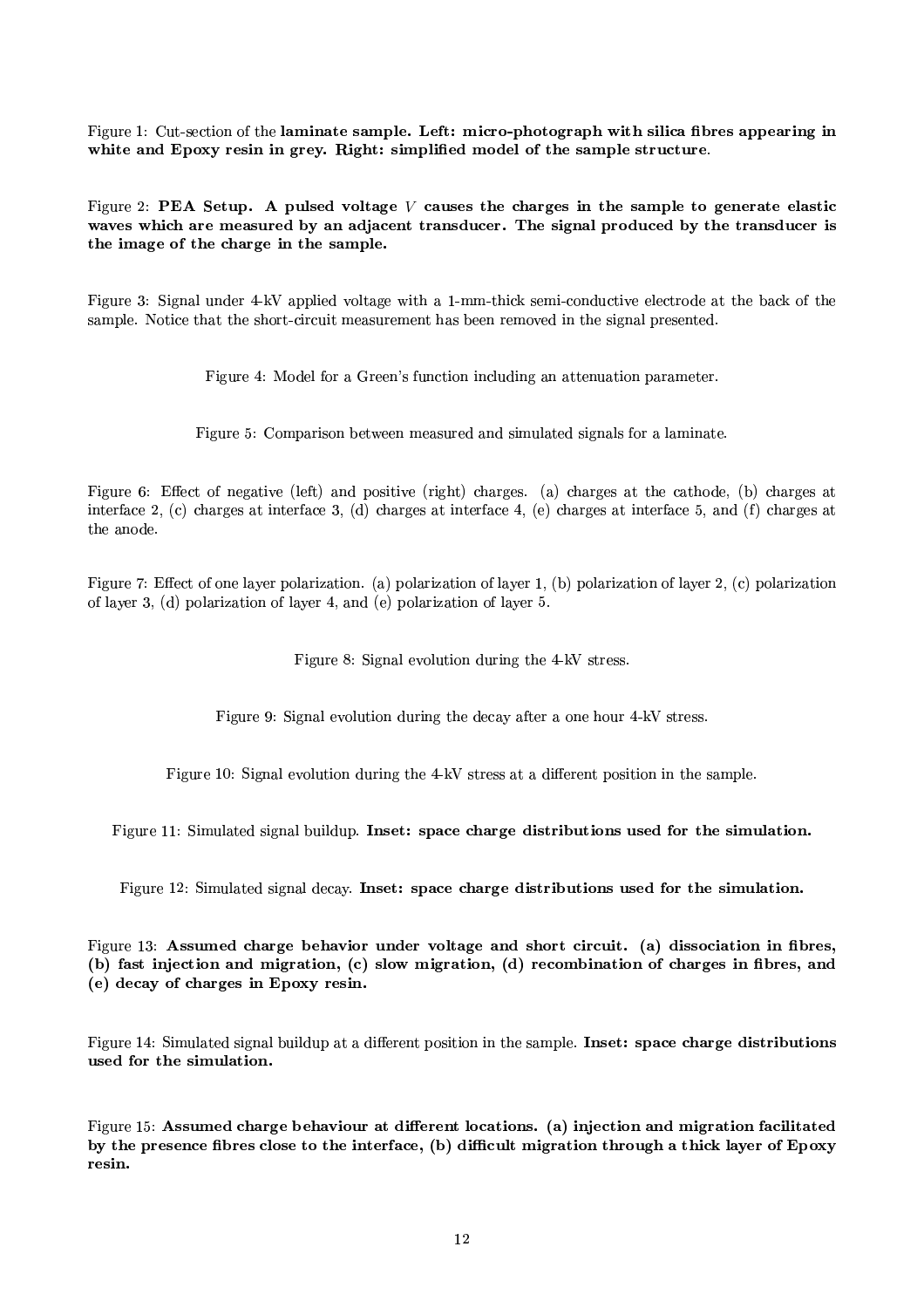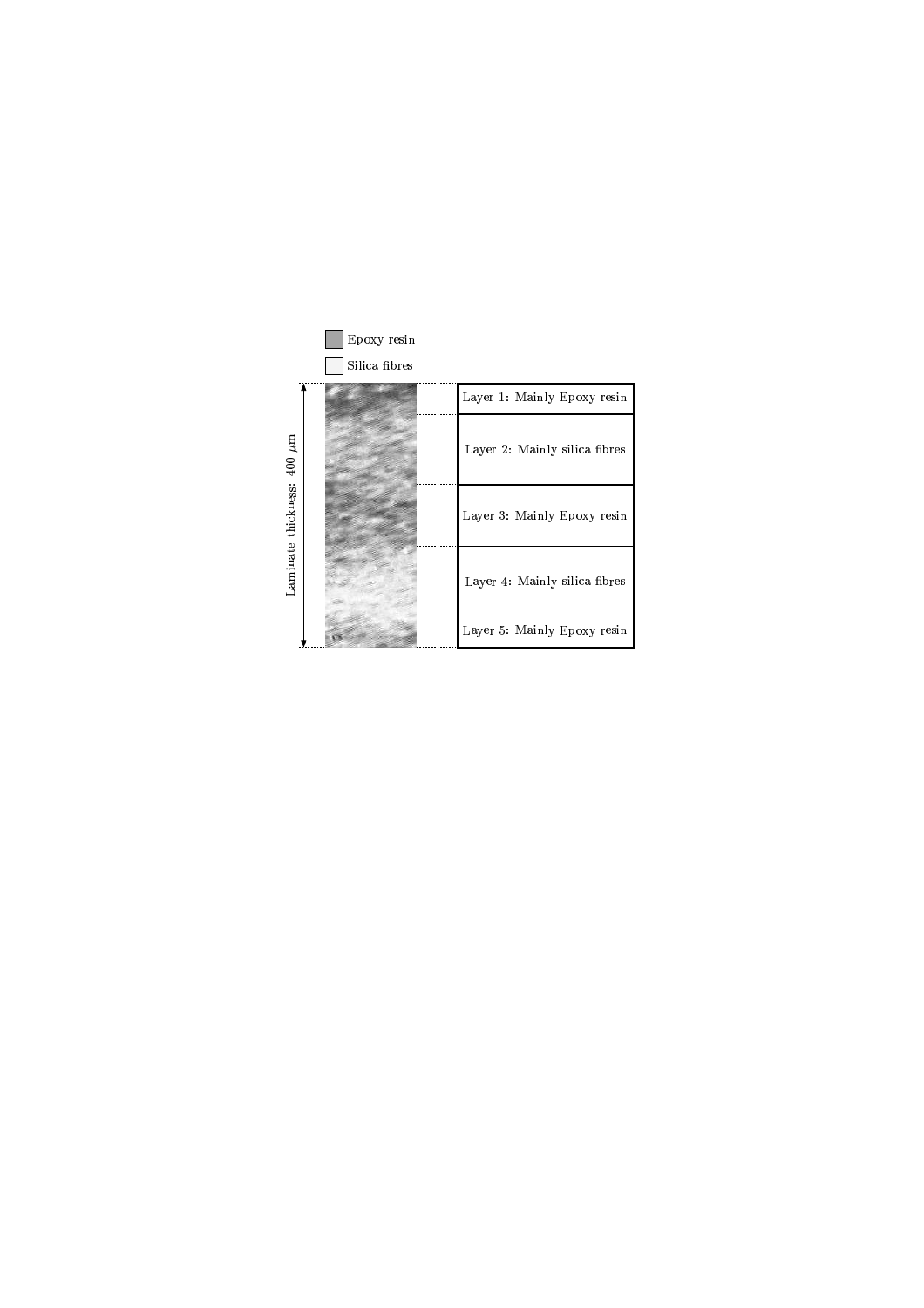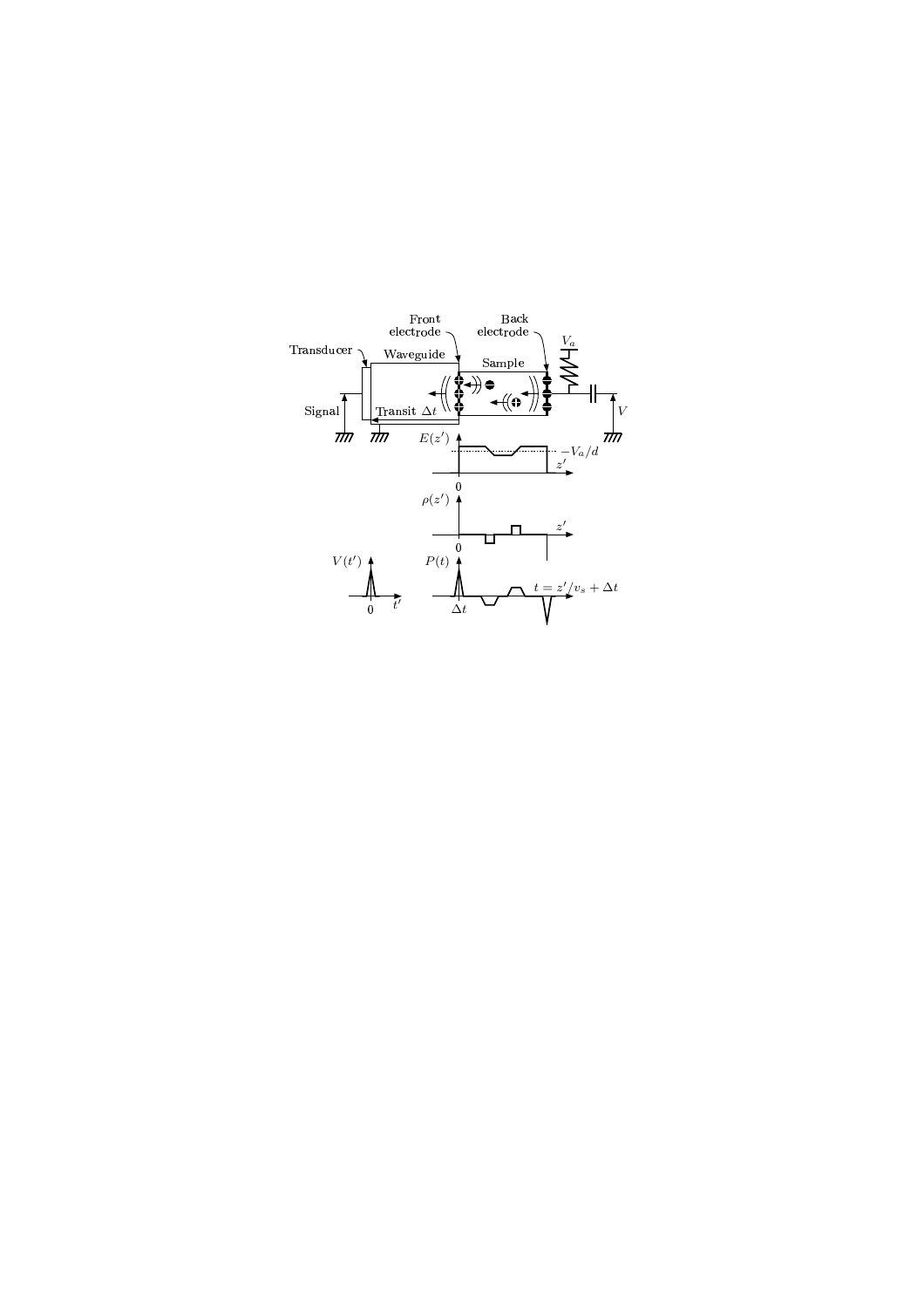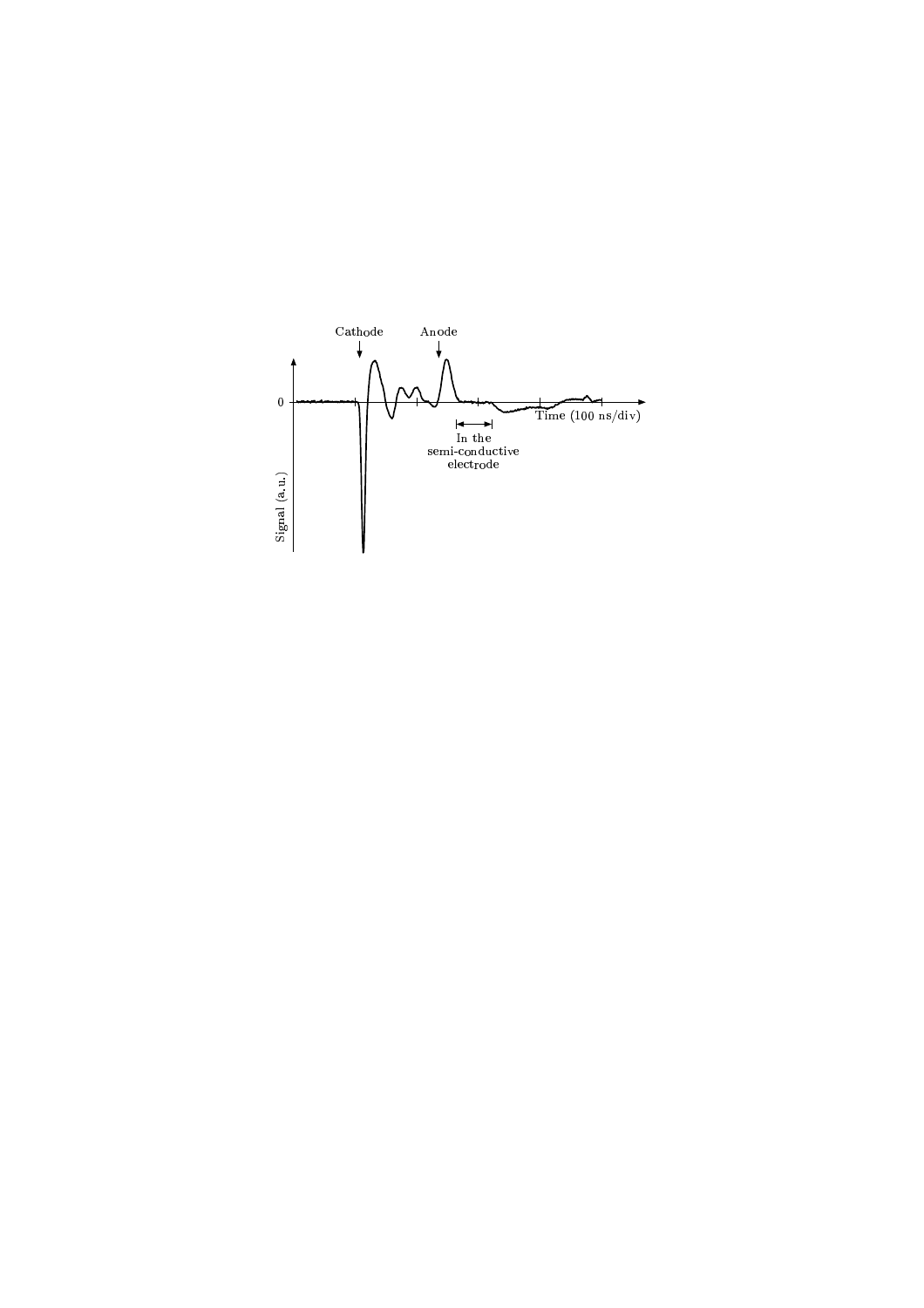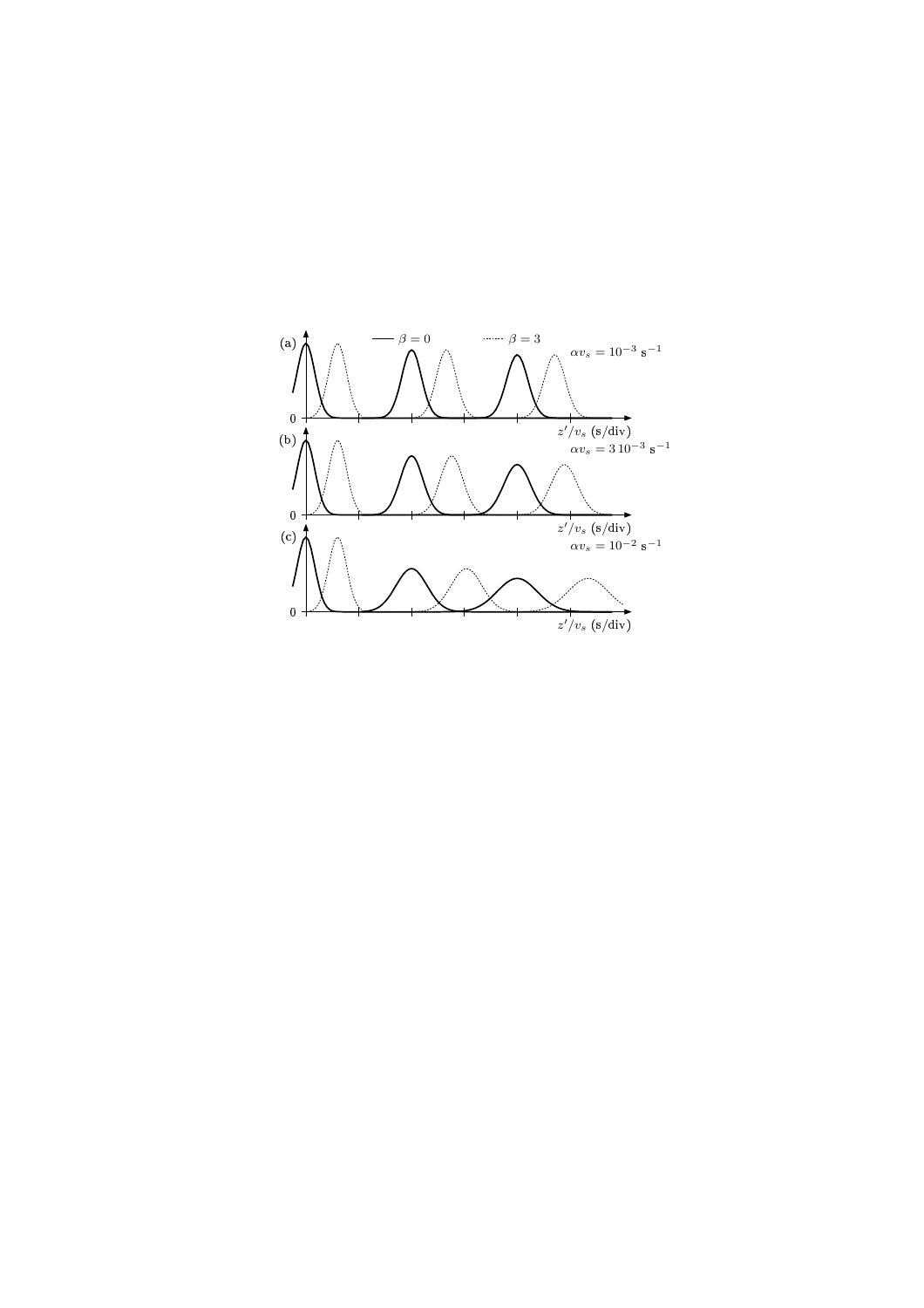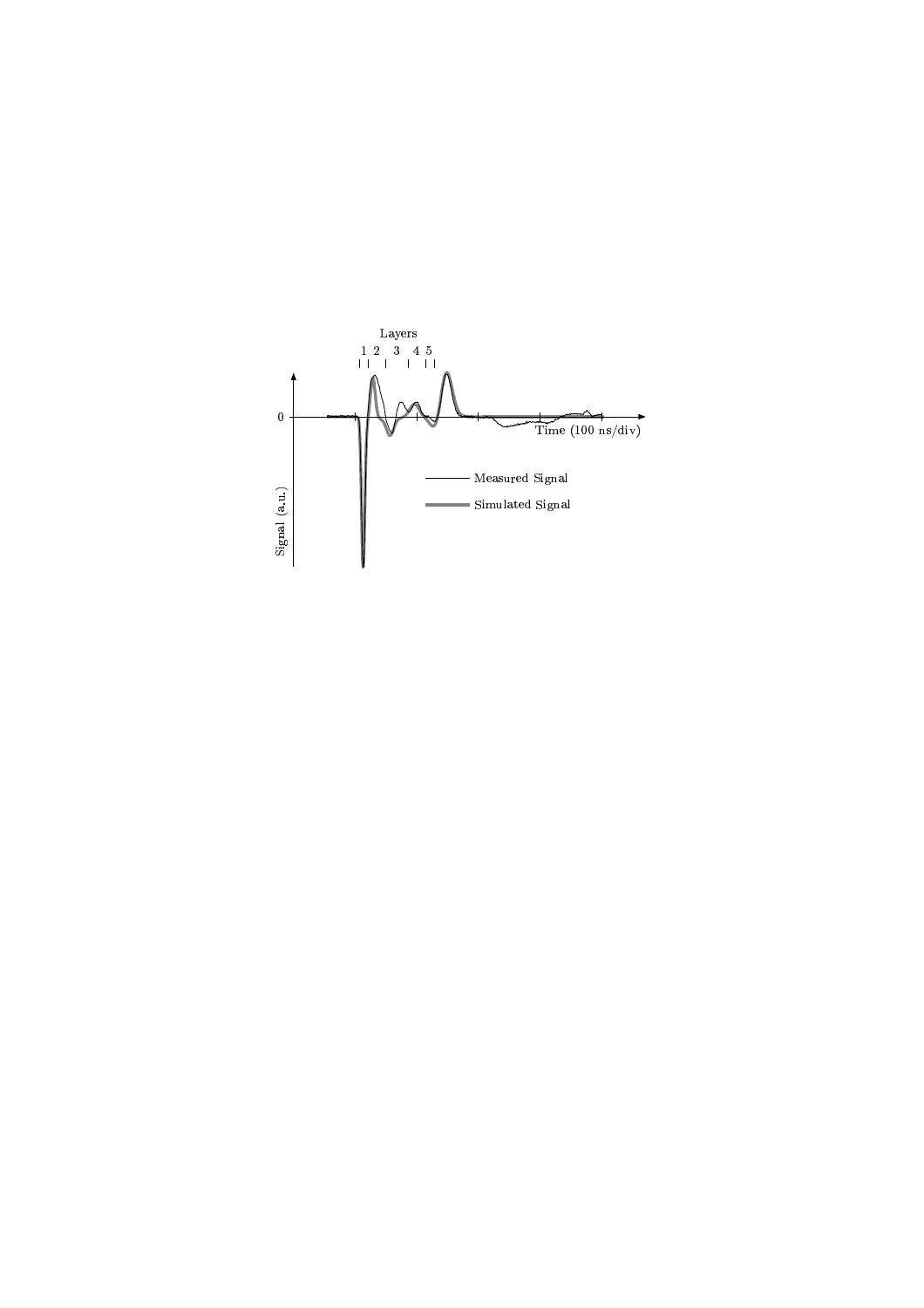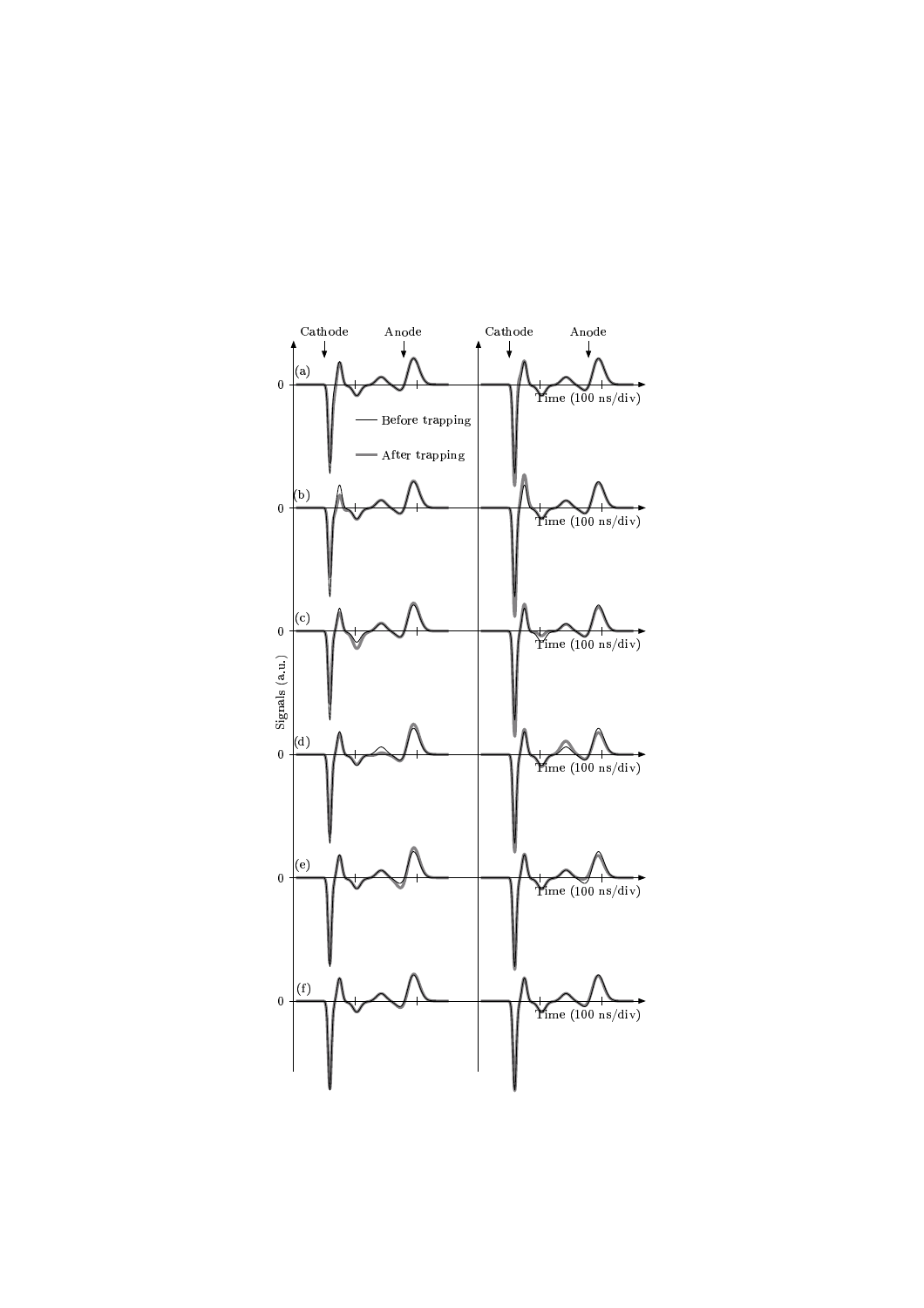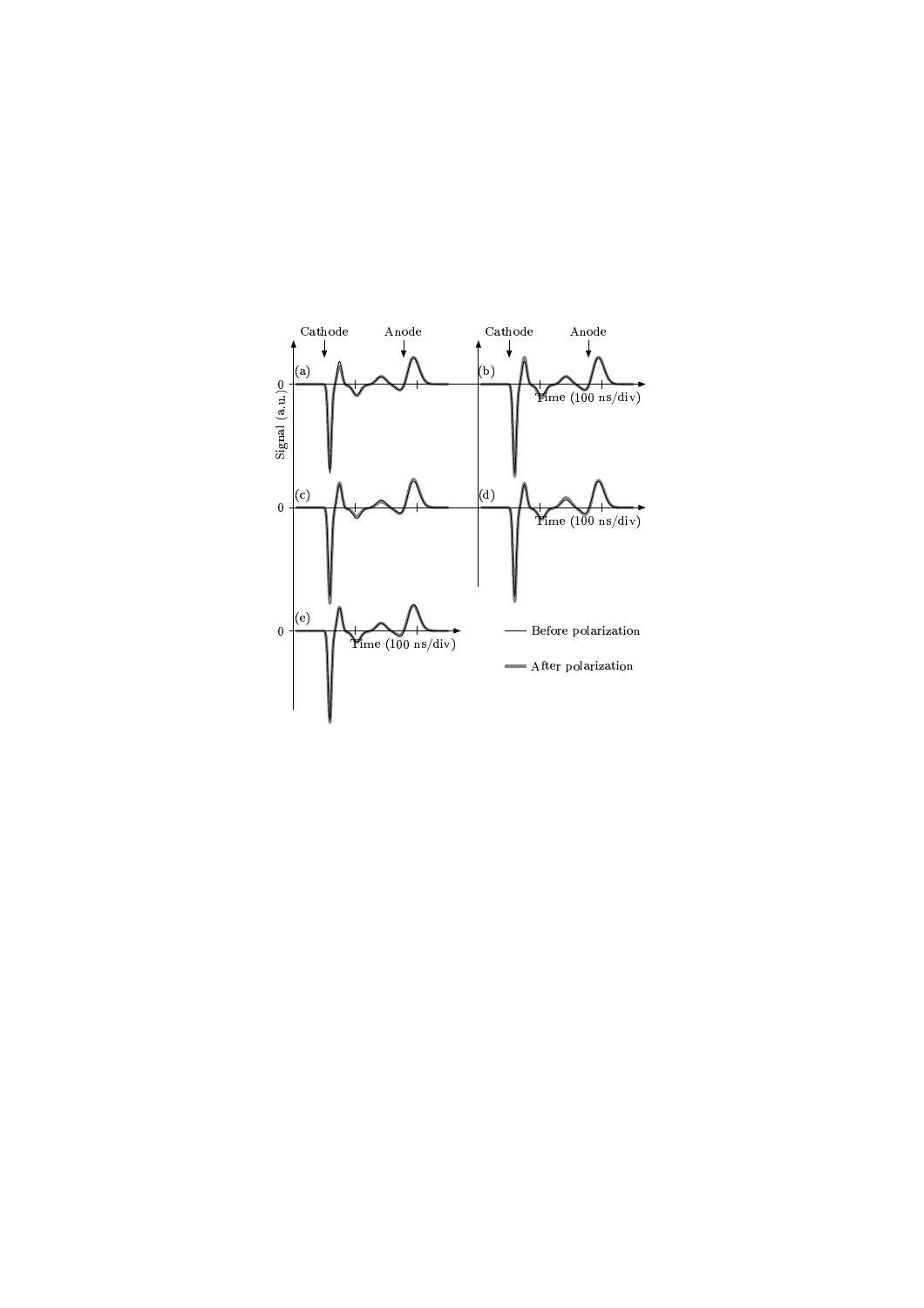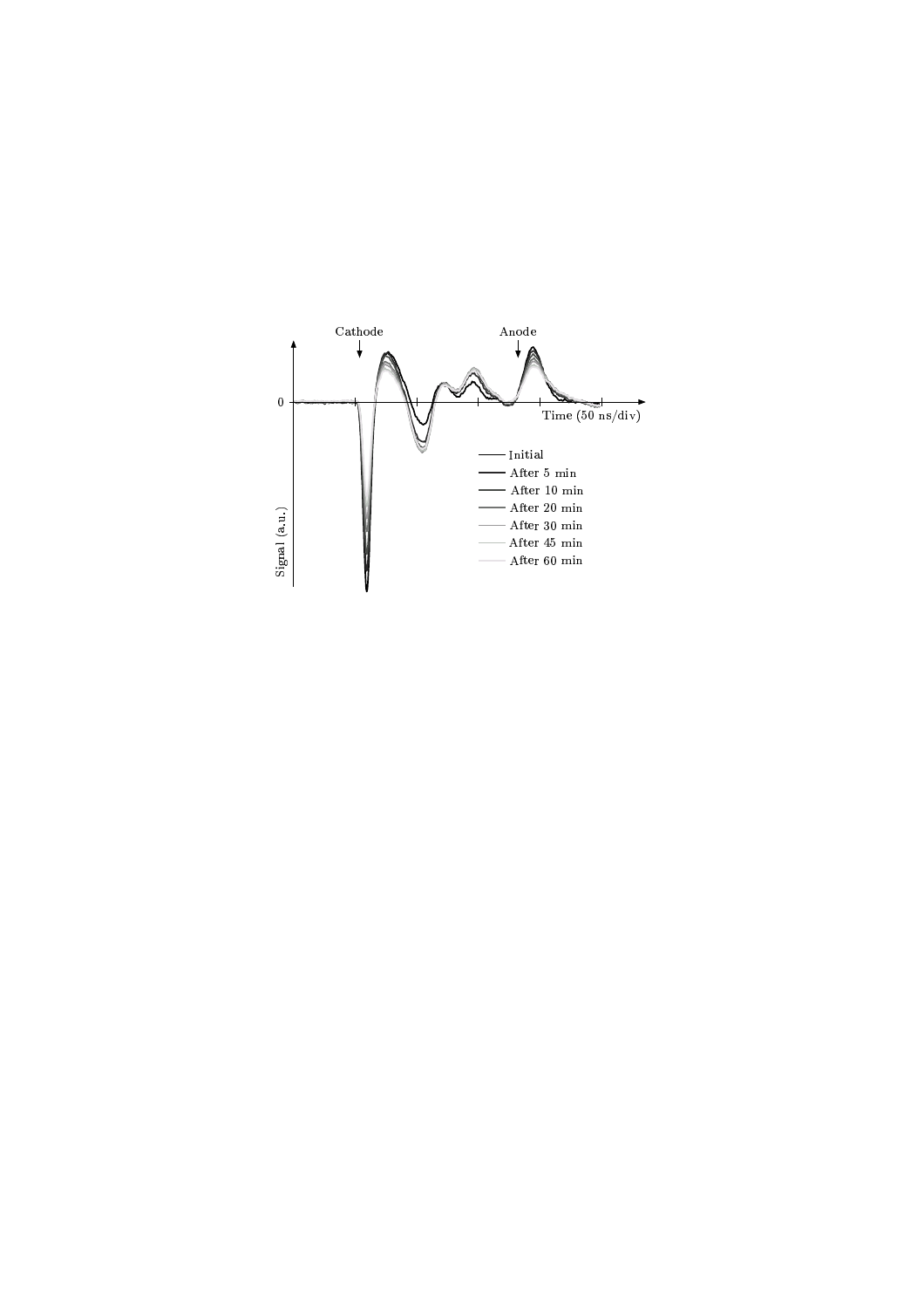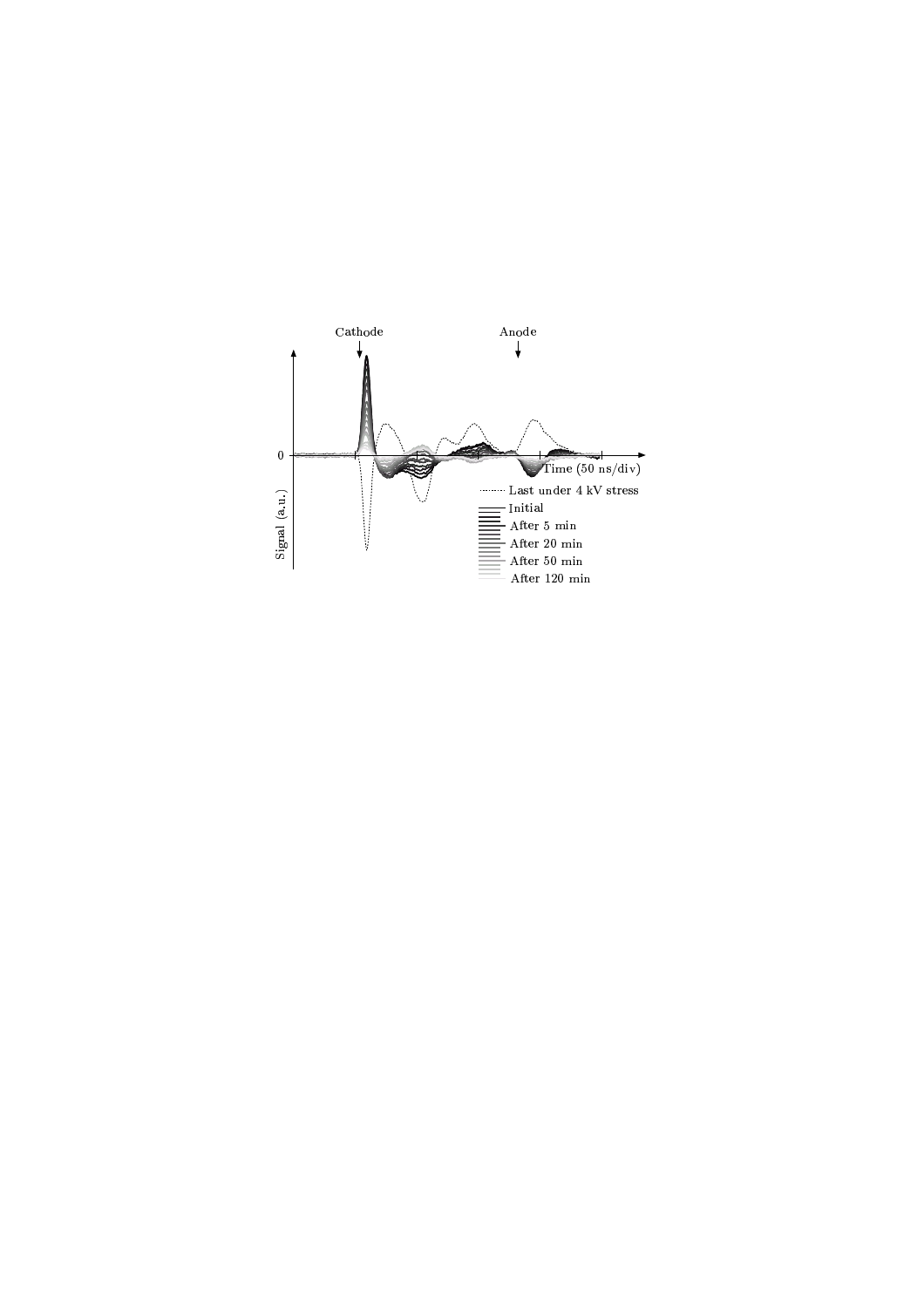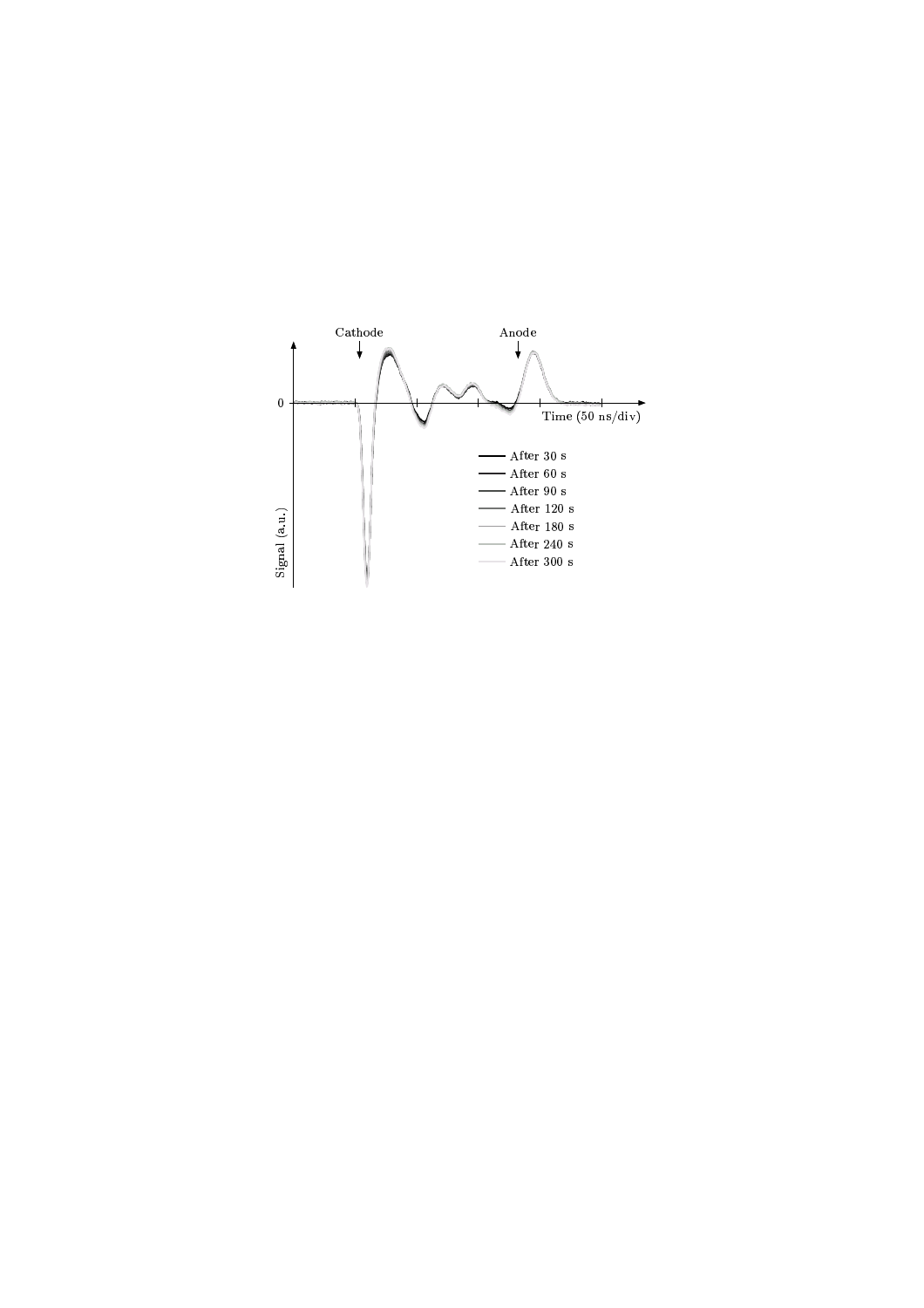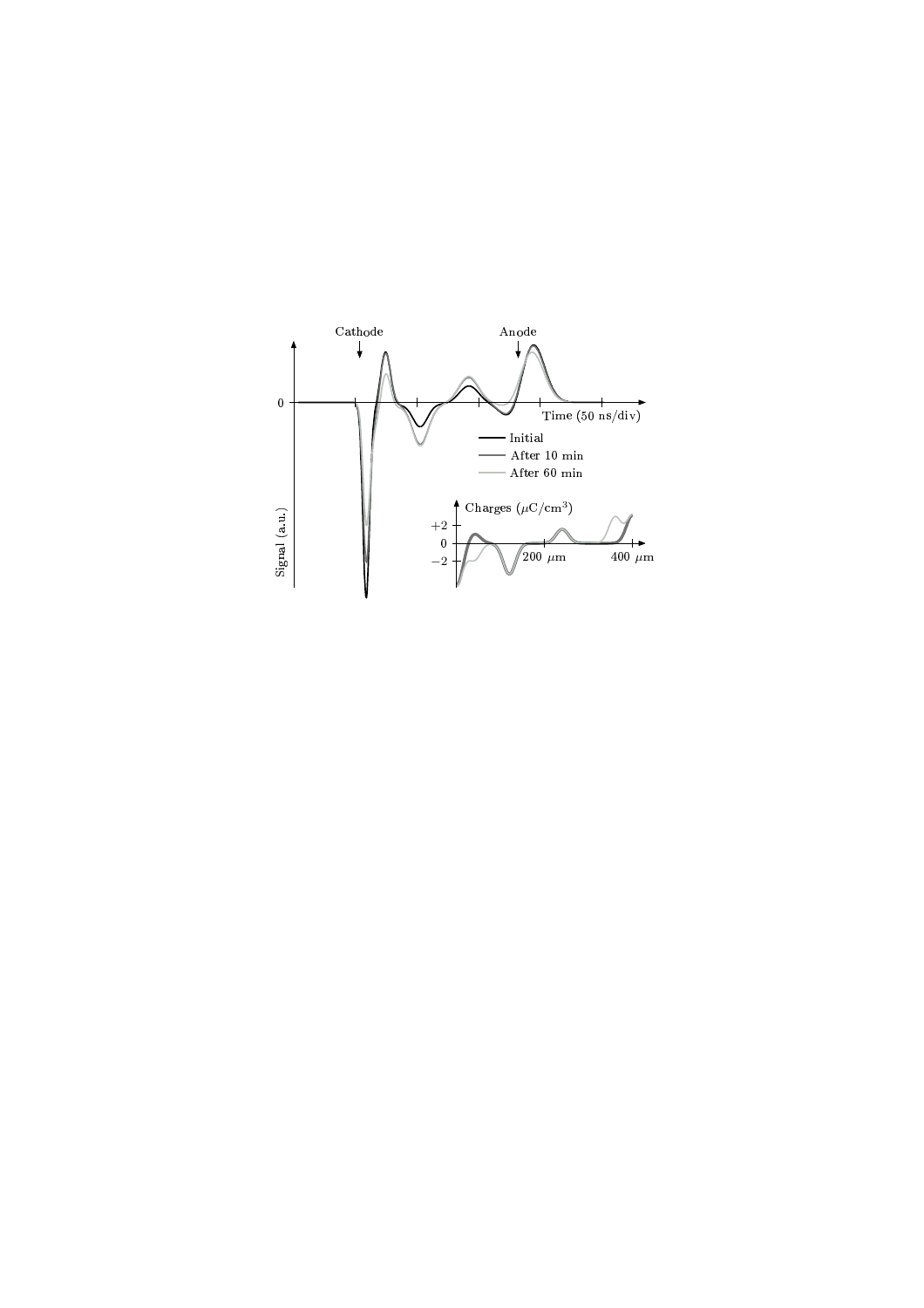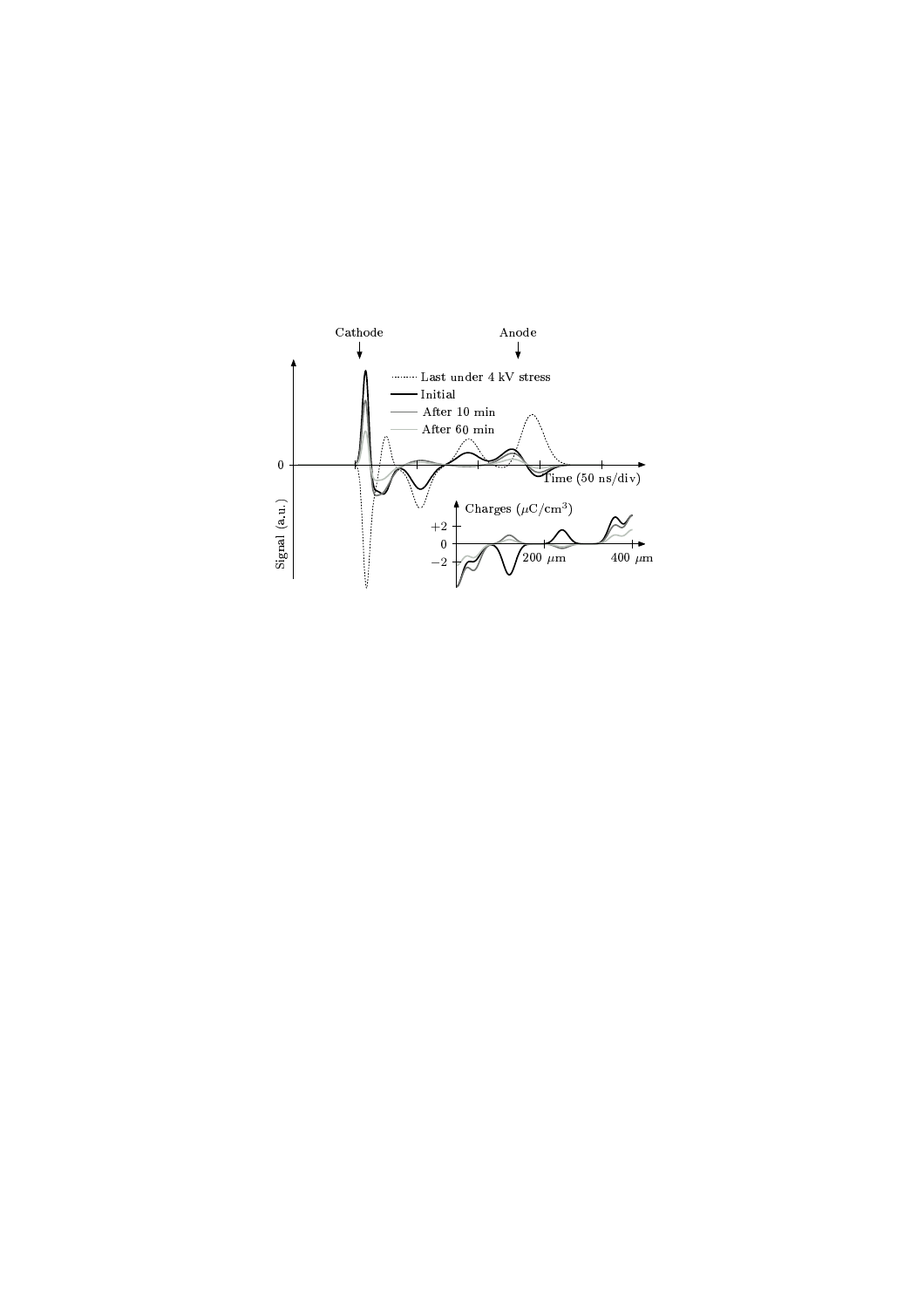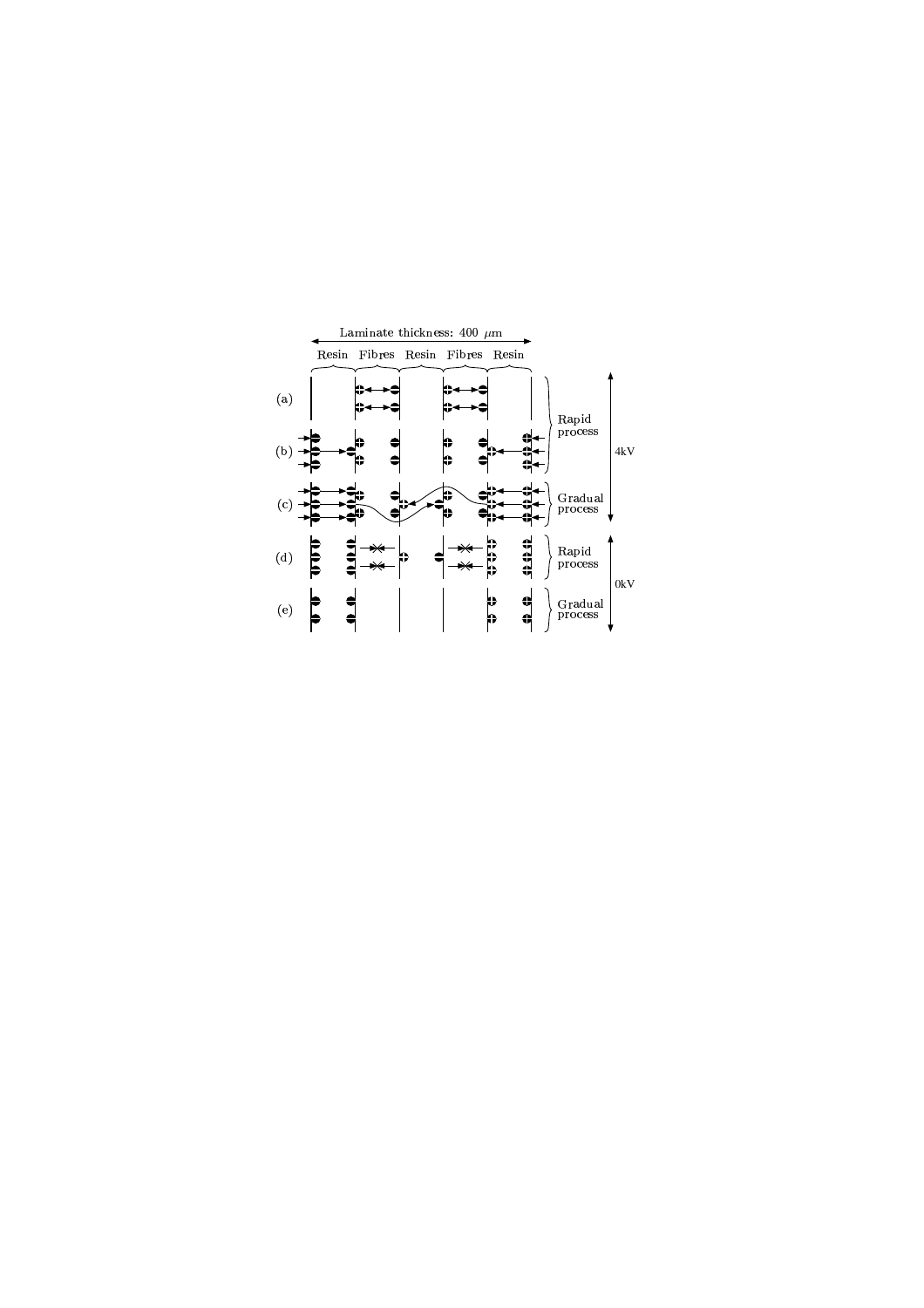